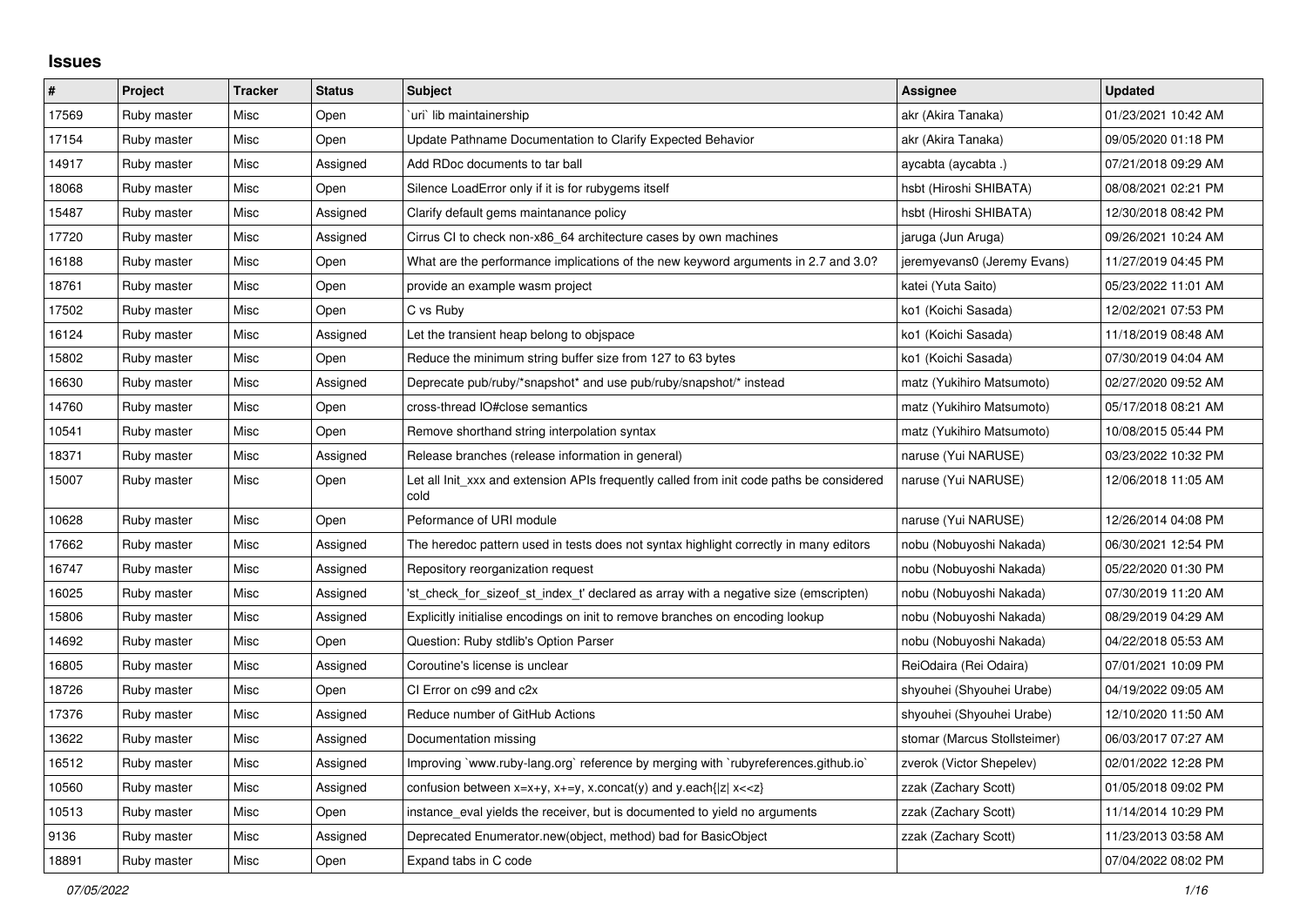| $\vert$ # | Project     | <b>Tracker</b> | <b>Status</b> | <b>Subject</b>                                                                                                             | Assignee | <b>Updated</b>      |
|-----------|-------------|----------------|---------------|----------------------------------------------------------------------------------------------------------------------------|----------|---------------------|
| 18888     | Ruby master | Misc           | Open          | Migrate ruby-lang.org mail services to Google Domains and Google Workspace                                                 |          | 06/30/2022 09:14 PM |
| 18840     | Ruby master | Misc           | Open          | Top-level #using and other methods docs                                                                                    |          | 06/18/2022 07:12 PM |
| 18836     | Ruby master | Misc           | Open          | DevMeeting-2022-07-21                                                                                                      |          | 06/30/2022 03:26 AM |
| 18725     | Ruby master | Misc           | Open          | IO#write and IO#wait_writable block for write pipe if read pipe is closed in other thread<br>on OpenBSD                    |          | 04/13/2022 11:20 PM |
| 18587     | Ruby master | Misc           | Open          | What was the reason behind Ruby choosing SipHash for Hash?                                                                 |          | 02/17/2022 12:02 AM |
| 18420     | Ruby master | Misc           | Open          | Question about how to handle IO.pipe reader and writer when forking                                                        |          | 12/22/2021 12:04 AM |
| 18404     | Ruby master | Misc           | Open          | 3.1 documentation problems tracking ticket                                                                                 |          | 12/24/2021 03:59 PM |
| 18352     | Ruby master | Misc           | Open          | What is the Hash#grep expected?                                                                                            |          | 11/28/2021 10:39 PM |
| 18248     | Ruby master | Misc           | Open          | Add Feature Triaging Guide                                                                                                 |          | 10/12/2021 03:21 PM |
| 18150     | Ruby master | Misc           | Open          | Proposal: Deprecate leading zero syntax to declare octals, since it's extremely confusing<br>(and Python 3 removed it too) |          | 09/04/2021 03:21 AM |
| 18082     | Ruby master | Misc           | Open          | FileUtils.remove entry secure has inconsistent document                                                                    |          | 08/17/2021 04:26 PM |
| 17829     | Ruby master | Misc           | Open          | Clang/LLVM correctness of x64-mingw32 build (`shorten-64-to-32` warnings)                                                  |          | 04/26/2021 04:23 PM |
| 17815     | Ruby master | Misc           | Open          | Snapcraft Ruby plugin                                                                                                      |          | 04/20/2021 07:59 PM |
| 17683     | Ruby master | Misc           | Open          | Current status of beginless range (experimental or not)                                                                    |          | 06/05/2021 07:22 AM |
| 17637     | Ruby master | Misc           | Open          | Endless ranges with `nil` boundary weird behavior                                                                          |          | 02/19/2021 07:57 AM |
| 17591     | Ruby master | Misc           | Open          | Test frameworks and REPLs do not show deprecation warnings by default                                                      |          | 02/17/2021 09:06 AM |
| 17586     | Ruby master | Misc           | Open          | Please run Windows CI in all std-lib repos                                                                                 |          | 01/28/2021 02:34 PM |
| 17565     | Ruby master | Misc           | Open          | Prefer use of access(2) in rb_file_load_ok() to check for existence of require'd files                                     |          | 01/21/2021 08:52 PM |
| 17422     | Ruby master | Misc           | Open          | 3.0 documentation problems tracking ticket                                                                                 |          | 12/24/2020 12:51 PM |
| 17399     | Ruby master | Misc           | Open          | Are endless methods experimental?                                                                                          |          | 12/22/2020 07:05 PM |
| 17390     | Ruby master | Misc           | Open          | Class and method-level docs for Ractor                                                                                     |          | 12/13/2020 06:33 PM |
| 17309     | Ruby master | Misc           | Open          | URI escape being deprecated, yet there is no replacement                                                                   |          | 11/11/2020 12:52 AM |
| 17199     | Ruby master | Misc           | Open          | id outputed by inspect and to s output does not allow to find actual object id and<br>vice-versa                           |          | 10/20/2020 09:35 PM |
| 17174     | Ruby master | Misc           | Open          | 'Error relocating, symbol not found" error when compiling a native extension on Alpine<br>with Ruby >=2.4                  |          | 10/06/2020 11:19 AM |
| 17137     | Ruby master | Misc           | Open          | Cooperation on maintaining official docker ruby images                                                                     |          | 09/02/2020 05:03 PM |
| 17053     | Ruby master | Misc           | Open          | RDoc for Hash Keys                                                                                                         |          | 07/28/2020 01:21 AM |
| 16895     | Ruby master | Misc           | Open          | Request for cooperation: Try your applications/libraries with master branch and debug<br>options                           |          | 05/15/2020 11:51 PM |
| 16803     | Ruby master | Misc           | Open          | Discussion: those internal macros reside in public API headers                                                             |          | 05/14/2020 12:27 PM |
| 16750     | Ruby master | Misc           | Open          | Change typedef of VALUE for better type checking                                                                           |          | 04/03/2020 02:34 AM |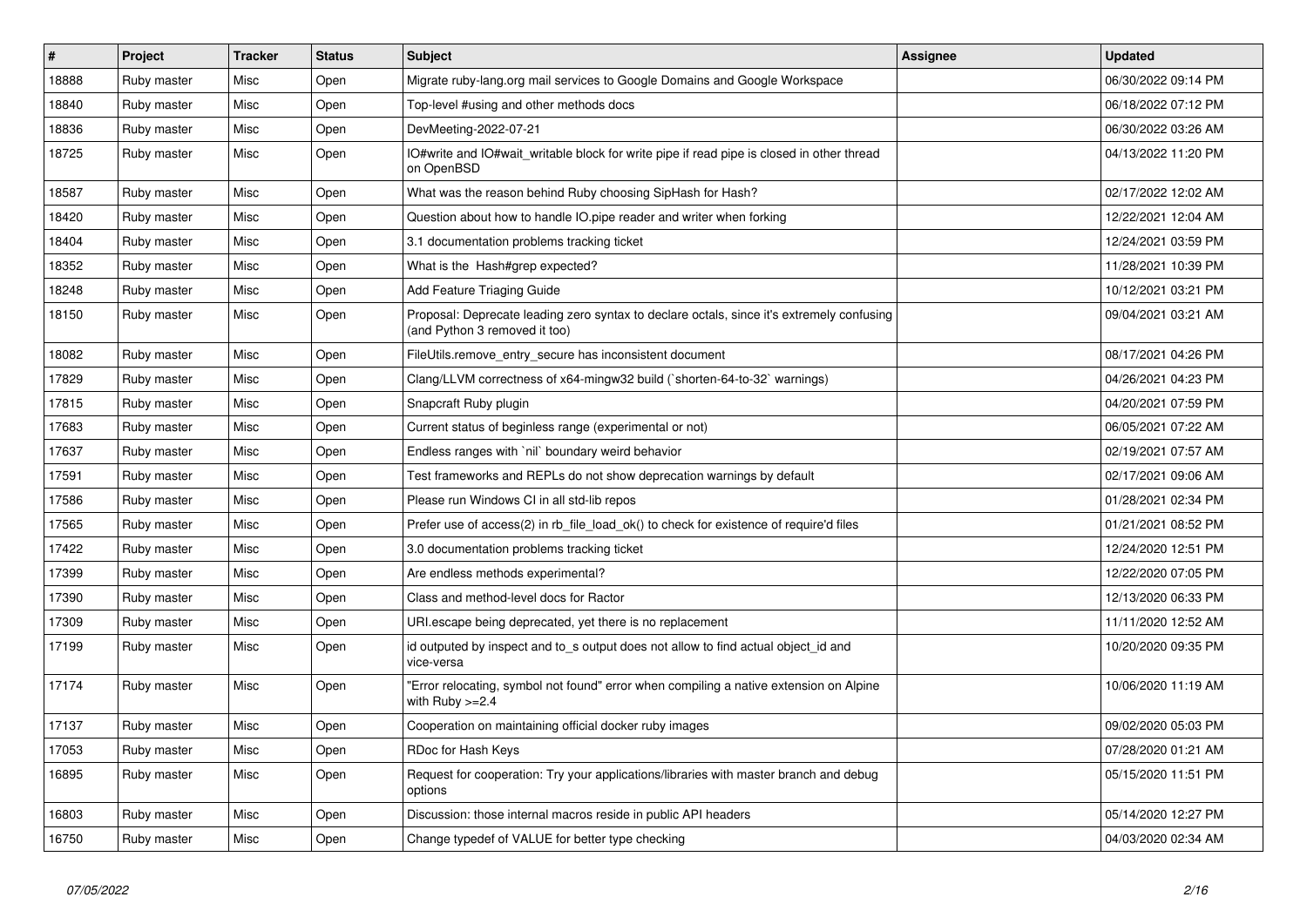| $\pmb{\#}$ | Project     | <b>Tracker</b> | <b>Status</b> | Subject                                                                                                                             | <b>Assignee</b> | <b>Updated</b>      |
|------------|-------------|----------------|---------------|-------------------------------------------------------------------------------------------------------------------------------------|-----------------|---------------------|
| 16678      | Ruby master | Misc           | Open          | Array#values_at has unintuitive behavior when supplied a range starting with negative<br>index                                      |                 | 03/09/2020 02:06 PM |
| 16671      | Ruby master | Misc           | Open          | <b>BASERUBY</b> version policy                                                                                                      |                 | 03/05/2020 01:11 AM |
| 16659      | Ruby master | Misc           | Open          | Documentation on Regexp missing for absence pattern (?~pat)                                                                         |                 | 02/27/2020 04:16 PM |
| 16629      | Ruby master | Misc           | Open          | ruby-loco now built & saved on GitHub, both mingw & mswin builds                                                                    |                 | 02/12/2020 01:53 PM |
| 16507      | Ruby master | Misc           | Open          | =~ vs include? or match?                                                                                                            |                 | 01/12/2020 11:27 PM |
| 16487      | Ruby master | Misc           | Open          | Potential for SIMD usage in ruby-core                                                                                               |                 | 01/16/2020 05:25 AM |
| 16464      | Ruby master | Misc           | Open          | Which core objects should support deconstruct/deconstruct_keys?                                                                     |                 | 12/30/2019 07:54 AM |
| 16436      | Ruby master | Misc           | Open          | hash missing #last method, make it not so consistent (it has #first)                                                                |                 | 01/06/2021 09:47 AM |
| 16408      | Ruby master | Misc           | Open          | Ruby docs list incorrect method signatures for PTY::getpty/PTY::spawn                                                               |                 | 12/12/2019 05:12 PM |
| 16396      | Ruby master | Misc           | Open          | What is the reason for this behaviour of Find.find?                                                                                 |                 | 12/09/2019 02:51 PM |
| 16346      | Ruby master | Misc           | Open          | Confusing macro name: RUBY_MARK_NO_PIN_UNLESS_NULL                                                                                  |                 | 11/13/2019 07:39 AM |
| 16267      | Ruby master | Misc           | Open          | MinGW CI - add to Actions ?                                                                                                         |                 | 10/21/2019 01:10 AM |
| 16235      | Ruby master | Misc           | Open          | ENV assoc spec test does not test invalid name                                                                                      |                 | 10/05/2019 10:53 PM |
| 16160      | Ruby master | Misc           | Open          | Lazy init thread local storage                                                                                                      |                 | 09/22/2019 01:55 AM |
| 16157      | Ruby master | Misc           | Open          | What is the correct and *portable* way to do generic delegation?                                                                    |                 | 10/15/2019 04:28 PM |
| 16130      | Ruby master | Misc           | Open          | [Discussion / Ideas] Finding a good name for the concept of/behind guilds - primarily the<br><b>NAME</b>                            |                 | 08/27/2019 04:00 PM |
| 16114      | Ruby master | Misc           | Open          | Naming of "beginless range"                                                                                                         |                 | 10/08/2019 03:06 PM |
| 15744      | Ruby master | Misc           | Open          | Improvement needed to documentation of 'Literals'                                                                                   |                 | 06/24/2019 02:27 AM |
| 15654      | Ruby master | Misc           | Open          | Documentation for Complex is wrong or misleading                                                                                    |                 | 03/11/2019 11:55 AM |
| 15568      | Ruby master | Misc           | Open          | TracePoint(:raise)#parameters raises RuntimeError                                                                                   |                 | 01/27/2019 12:02 AM |
| 15514      | Ruby master | Misc           | Open          | Add documentation for implicit array decomposition                                                                                  |                 | 01/10/2019 04:43 PM |
| 15510      | Ruby master | Misc           | Open          | Easter egg in Thread.handle_interrupt                                                                                               |                 | 01/05/2019 11:53 PM |
| 15431      | Ruby master | Misc           | Open          | Hashes and arrays should not require commas to seperate values when using new lines                                                 |                 | 12/18/2018 11:05 AM |
| 15418      | Ruby master | Misc           | Open          | Date.parse('2018')                                                                                                                  |                 | 12/15/2018 09:17 PM |
| 15402      | Ruby master | Misc           | Open          | Shrinking excess retained memory of container types on promotion to uncollectible                                                   |                 | 12/11/2018 08:43 PM |
| 15249      | Ruby master | Misc           | Open          | Documentation for attr_accessor and attr_reader should be corrected                                                                 |                 | 10/23/2018 08:09 PM |
| 15224      | Ruby master | Misc           | Open          | [DOCs] Minor inconsistency in class Array #initialize_copy -<br>https://ruby-doc.org/core-2.5.1/Array.html#method-i-initialize_copy |                 | 10/13/2018 02:26 PM |
| 15202      | Ruby master | Misc           | Open          | Adding Coverity Scan to CI to see the result casually                                                                               |                 | 10/25/2018 10:50 AM |
| 15136      | Ruby master | Misc           | Open          | Fix - Wparentheses warnings                                                                                                         |                 | 09/20/2018 09:41 AM |
| 14825      | Ruby master | Misc           | Open          | When redefining `attr_xx` methods the visibility becomes `public`                                                                   |                 | 06/05/2018 05:57 AM |
| 14770      | Ruby master | Misc           | Open          | [META] DevelopersMeeting                                                                                                            |                 | 05/17/2018 12:28 PM |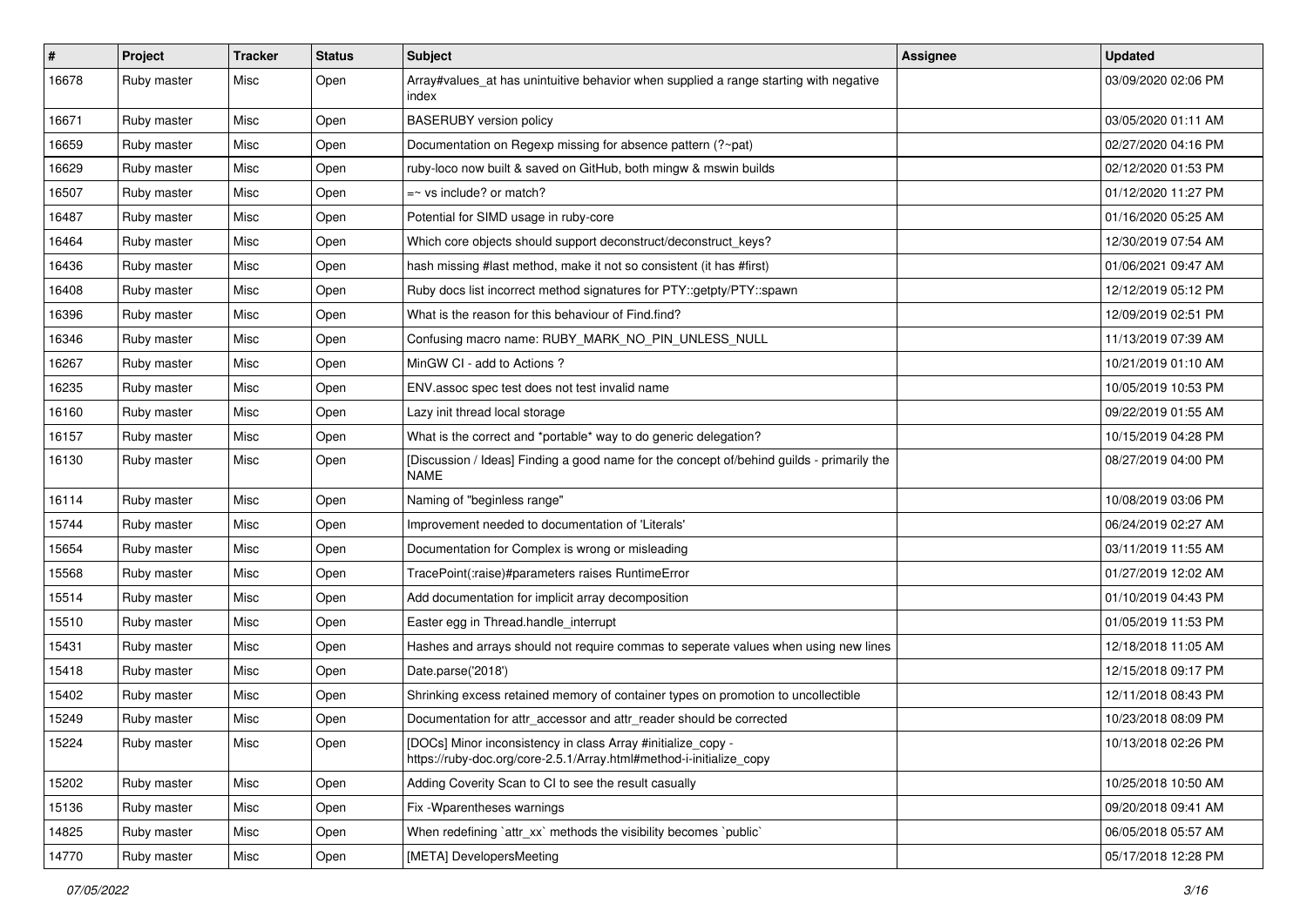| #     | Project     | <b>Tracker</b> | <b>Status</b> | <b>Subject</b>                                                                                                                                        | <b>Assignee</b> | <b>Updated</b>      |
|-------|-------------|----------------|---------------|-------------------------------------------------------------------------------------------------------------------------------------------------------|-----------------|---------------------|
| 14768 | Ruby master | Misc           | Open          | Add documentation for    and &&                                                                                                                       |                 | 05/17/2018 09:45 AM |
| 14735 | Ruby master | Misc           | Open          | thread-safe operations in a hash could be documented                                                                                                  |                 | 05/04/2018 01:09 PM |
| 14673 | Ruby master | Misc           | Open          | Documentation for `Array#drop` / `drop_while` unclear in regard to modification                                                                       |                 | 04/10/2018 09:51 AM |
| 14190 | Ruby master | Misc           | Open          | What are the semantics of \$SAFE?                                                                                                                     |                 | 12/15/2017 10:28 PM |
| 14149 | Ruby master | Misc           | Open          | Ruby Birthday Thread - 25th years anniversary                                                                                                         |                 | 12/02/2017 01:40 AM |
| 14037 | Ruby master | Misc           | Open          | Writing doxygen document comments to static functions                                                                                                 |                 | 10/21/2017 07:48 AM |
| 13968 | Ruby master | Misc           | Open          | [Ruby 3.x perhaps] - A (minimal?) static variant of ruby                                                                                              |                 | 01/14/2018 03:24 PM |
| 13804 | Ruby master | Misc           | Open          | Protected methods cannot be overridden                                                                                                                |                 | 08/10/2017 09:41 PM |
| 13787 | Ruby master | Misc           | Open          | The path to Ruby 3.x - would it be useful to have a separate thread here at the tracker,<br>for discussions and issues and ideas related to ruby 3.x? |                 | 08/08/2017 08:29 AM |
| 13634 | Ruby master | Misc           | Open          | NilClass is lying about respond_to?(:clone)                                                                                                           |                 | 06/06/2017 08:27 AM |
| 13497 | Ruby master | Misc           | Open          | Docs, code samples, Ripper example                                                                                                                    |                 | 04/23/2017 04:27 AM |
| 13209 | Ruby master | Misc           | Open          | fact.rb in ruby/sample variations                                                                                                                     |                 | 02/14/2017 12:10 AM |
| 13072 | Ruby master | Misc           | Open          | Current state of date standard library                                                                                                                |                 | 09/02/2017 05:38 PM |
| 12911 | Ruby master | Misc           | Assigned      | Translate docs                                                                                                                                        |                 | 11/24/2021 04:52 AM |
| 12751 | Ruby master | Misc           | Open          | Incompatibility of Ruby 3                                                                                                                             |                 | 09/14/2016 12:48 PM |
| 12595 | Ruby master | Misc           | Open          | Documentation                                                                                                                                         |                 | 07/18/2016 04:39 PM |
| 12277 | Ruby master | Misc           | Open          | Coding rule: colum number                                                                                                                             |                 | 04/13/2016 06:32 PM |
| 11783 | Ruby master | Misc           | Open          | Do you have any idea if you have a budgets?                                                                                                           |                 | 05/16/2019 09:06 PM |
| 11570 | Ruby master | Misc           | Open          | Clarify autoload chaining behavior                                                                                                                    |                 | 10/06/2015 04:52 PM |
| 11355 | Ruby master | Misc           | Open          | Exceptions inheriting from Timeout:: Error should behave the same way                                                                                 |                 | 07/15/2015 04:59 PM |
| 11295 | Ruby master | Misc           | Open          | Request for comments about error messages                                                                                                             |                 | 10/22/2015 09:12 AM |
| 10983 | Ruby master | Misc           | Open          | Why blocks make Ruby methods 439% slower?                                                                                                             |                 | 11/10/2015 06:21 AM |
| 10791 | Ruby master | Misc           | Assigned      | [PATCH 1/1] Remove unnecessary passing value from doc for Observable                                                                                  |                 | 08/10/2018 10:51 AM |
| 10783 | Ruby master | Misc           | Open          | String#concat has an "appending" behavior                                                                                                             |                 | 08/08/2018 03:08 AM |
| 10424 | Ruby master | Misc           | Open          | Error message when sorting NaN                                                                                                                        |                 | 10/25/2014 02:13 PM |
| 10312 | Ruby master | Misc           | Open          | Give people more control over how the ruby parser sees code and lexical code<br>elements (valid/invalid - toggle options) + macros                    |                 | 01/20/2016 05:14 PM |
| 9832  | Ruby master | Misc           | Open          | better concurrency in threads                                                                                                                         |                 | 05/12/2014 12:33 PM |
| 9724  | Ruby master | Misc           | Open          | Warnings in Ruby: allow per-file directives to i.e. suppress warnings                                                                                 |                 | 04/10/2014 06:21 PM |
| 9516  | Ruby master | Misc           | Open          | Consolidate all deprecation messages to one or more helper methods                                                                                    |                 | 02/13/2014 05:11 PM |
| 12656 | Ruby master | Feature        | Assigned      | Expand short paths with File.expand path                                                                                                              | cruby-windows   | 01/31/2018 02:31 PM |
| 8083  | Ruby master | Feature        | Assigned      | Exit status is limited to one-byte values which is invalid for Windows                                                                                | cruby-windows   | 03/14/2013 08:26 PM |
| 1644  | Ruby master | Feature        | Assigned      | recv on inherited socket wrapped in TCPSocket does not read data, on Windows                                                                          | cruby-windows   | 12/10/2020 08:45 AM |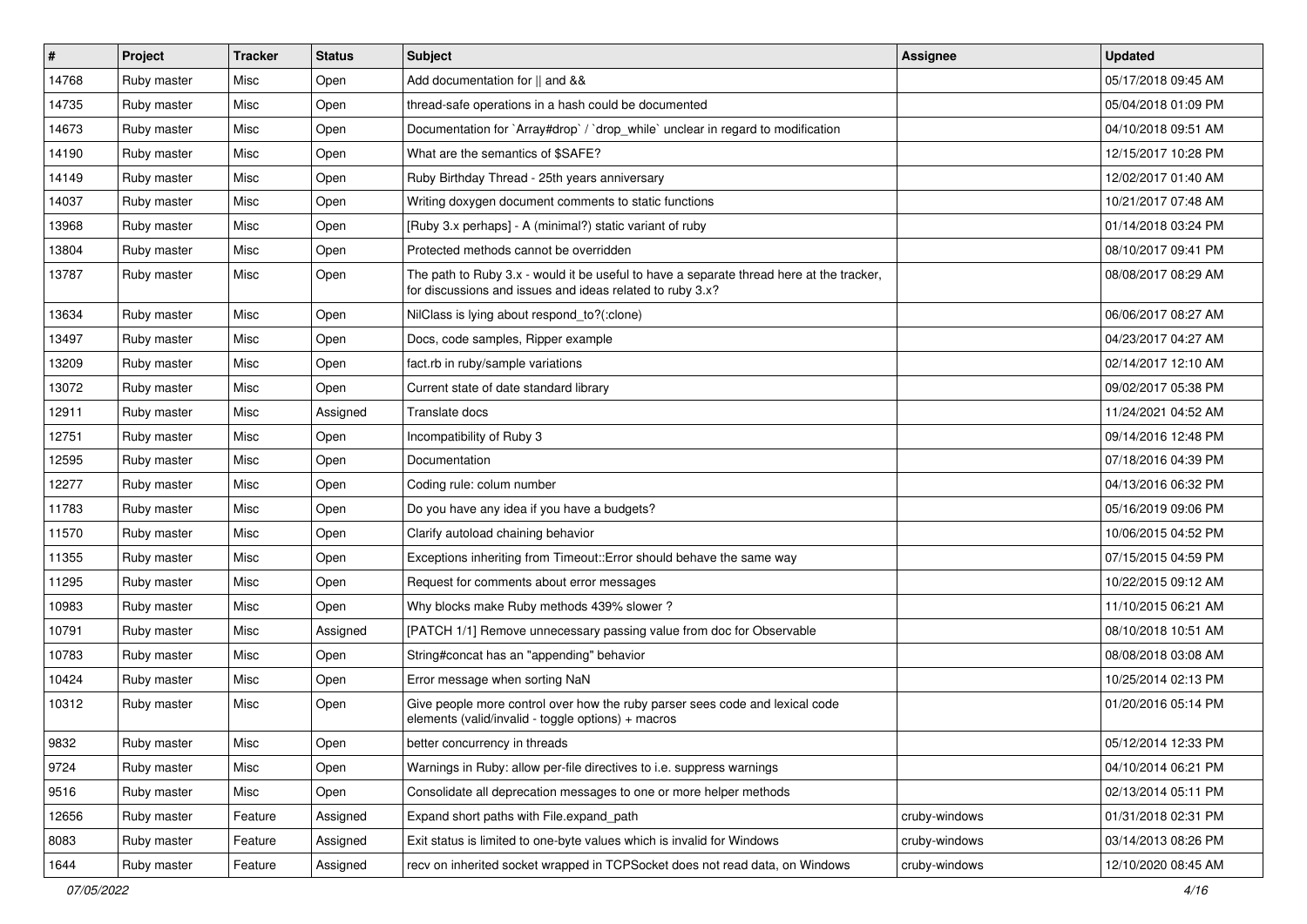| $\vert$ # | Project     | <b>Tracker</b> | <b>Status</b> | <b>Subject</b>                                                                              | <b>Assignee</b>                | <b>Updated</b>      |
|-----------|-------------|----------------|---------------|---------------------------------------------------------------------------------------------|--------------------------------|---------------------|
| 18654     | Ruby master | Feature        | Open          | Enhancements to prettyprint                                                                 | akr (Akira Tanaka)             | 05/12/2022 01:44 PM |
| 18450     | Ruby master | Feature        | Assigned      | Force break in prettyprint                                                                  | akr (Akira Tanaka)             | 12/29/2021 02:02 PM |
| 17473     | Ruby master | Feature        | Open          | Make Pathname to embedded class of Ruby                                                     | akr (Akira Tanaka)             | 01/07/2022 09:25 AM |
| 17297     | Ruby master | Feature        | Assigned      | Feature: Introduce Pathname.mktmpdir                                                        | akr (Akira Tanaka)             | 08/30/2021 06:51 AM |
| 17296     | Ruby master | Feature        | Assigned      | Feature: Pathname#chmod use FileUtils.chmod instead of File                                 | akr (Akira Tanaka)             | 08/30/2021 06:51 AM |
| 17295     | Ruby master | Feature        | Assigned      | Feature: Create a directory and file with Pathname#touch                                    | akr (Akira Tanaka)             | 09/28/2021 01:20 AM |
| 17294     | Ruby master | Feature        | Assigned      | Feature: Allow method chaining with Pathname#mkpath Pathname#rmtree                         | akr (Akira Tanaka)             | 08/30/2021 06:52 AM |
| 17173     | Ruby master | Feature        | Open          | open-uri D ciphers DOODO                                                                    | akr (Akira Tanaka)             | 09/25/2020 09:17 AM |
| 16985     | Ruby master | Feature        | Open          | Improve `pp` for `Hash` and `String`                                                        | akr (Akira Tanaka)             | 06/26/2020 09:51 AM |
| 16937     | Ruby master | Feature        | Assigned      | Add DNS over HTTP to Resolv                                                                 | akr (Akira Tanaka)             | 12/10/2020 09:15 AM |
| 14922     | Ruby master | Feature        | Assigned      | Resolv getaddresses ignores AAAA records for IPv6                                           | akr (Akira Tanaka)             | 11/13/2020 04:01 AM |
| 14066     | Ruby master | Feature        | Assigned      | Add CAA DNS RR on Resolv                                                                    | akr (Akira Tanaka)             | 11/10/2017 06:50 AM |
| 13385     | Ruby master | Feature        | Open          | [PATCH] Make Resolv::DNS::Name validation similar to host and dig commands                  | akr (Akira Tanaka)             | 06/16/2017 08:04 AM |
| 13047     | Ruby master | Feature        | Assigned      | Use String literal instead of `String#+` for multiline pretty-printing of multiline strings | akr (Akira Tanaka)             | 02/22/2017 07:09 AM |
| 12497     | Ruby master | Feature        | Assigned      | GMP version of divmod may be slower                                                         | akr (Akira Tanaka)             | 08/10/2016 03:11 AM |
| 11322     | Ruby master | Feature        | Assigned      | OpenUri: RuntimeError: HTTP redirection loop                                                | akr (Akira Tanaka)             | 11/13/2020 03:52 AM |
| 11312     | Ruby master | Feature        | Open          | Add Resolv::DNS::Resource::IN::SPF                                                          | akr (Akira Tanaka)             | 07/01/2015 03:26 AM |
| 10637     | Ruby master | Feature        | Assigned      | Puppet orchestration on vagrant fails with Error: Non-HTTP proxy URI                        | akr (Akira Tanaka)             | 09/23/2020 10:23 PM |
| 10459     | Ruby master | Feature        | Assigned      | [PATCH] rfc3339 method for Time                                                             | akr (Akira Tanaka)             | 05/21/2015 08:14 AM |
| 10129     | Ruby master | Feature        | Assigned      | More descriptive error message for failed net/http requests                                 | akr (Akira Tanaka)             | 01/05/2018 09:01 PM |
| 7412      | Ruby master | Feature        | Assigned      | Pathname#relative_path_from does not support mixed directory separators on windows          | akr (Akira Tanaka)             | 01/05/2018 09:00 PM |
| 7362      | Ruby master | Feature        | Assigned      | Adding Pathname#start_with?                                                                 | akr (Akira Tanaka)             | 12/25/2017 06:15 PM |
| 3608      | Ruby master | Feature        | Assigned      | Enhancing Pathname#each_child to be lazy                                                    | akr (Akira Tanaka)             | 12/25/2017 06:14 PM |
| 18459     | Ruby master | Feature        | Assigned      | IRB autocomplete dropdown colour options                                                    | aycabta (aycabta .)            | 01/05/2022 02:15 AM |
| 15371     | Ruby master | Feature        | Assigned      | <b>IRB with ARGV</b>                                                                        | aycabta (aycabta .)            | 02/14/2020 11:35 AM |
| 13604     | Ruby master | Feature        | Assigned      | Exposing alternative interface of readline                                                  | aycabta (aycabta.)             | 01/20/2020 05:34 AM |
| 18639     | Ruby master | Feature        | Open          | Update Unicode data to Unicode Version 15.0.0                                               | duerst (Martin Dürst)          | 03/22/2022 07:38 PM |
| 17525     | Ruby master | Feature        | Open          | Implement Happy Eyeballs Version 2 (RFC8305) in Socket.tcp                                  | Glass_saga (Masaki Matsushita) | 06/16/2022 01:08 AM |
| 16476     | Ruby master | Feature        | Open          | Socket.getaddrinfo cannot be interrupted by Timeout.timeout                                 | Glass_saga (Masaki Matsushita) | 06/16/2022 01:08 AM |
| 15628     | Ruby master | Feature        | Assigned      | init_inetsock_internal should fallback to IPv4 if IPv6 is unreachable                       | Glass_saga (Masaki Matsushita) | 09/25/2020 05:42 AM |
| 13696     | Ruby master | Feature        | Open          | Add exchange and noreplace options to File.rename                                           | Glass_saga (Masaki Matsushita) | 12/01/2017 04:34 PM |
| 7148      | Ruby master | Feature        | Assigned      | Improved Tempfile w/o DelegateClass                                                         | Glass_saga (Masaki Matsushita) | 03/27/2019 09:51 AM |
| 2631      | Ruby master | Feature        | Assigned      | Allow IO#reopen to take a block                                                             | Glass_saga (Masaki Matsushita) | 05/24/2018 01:22 PM |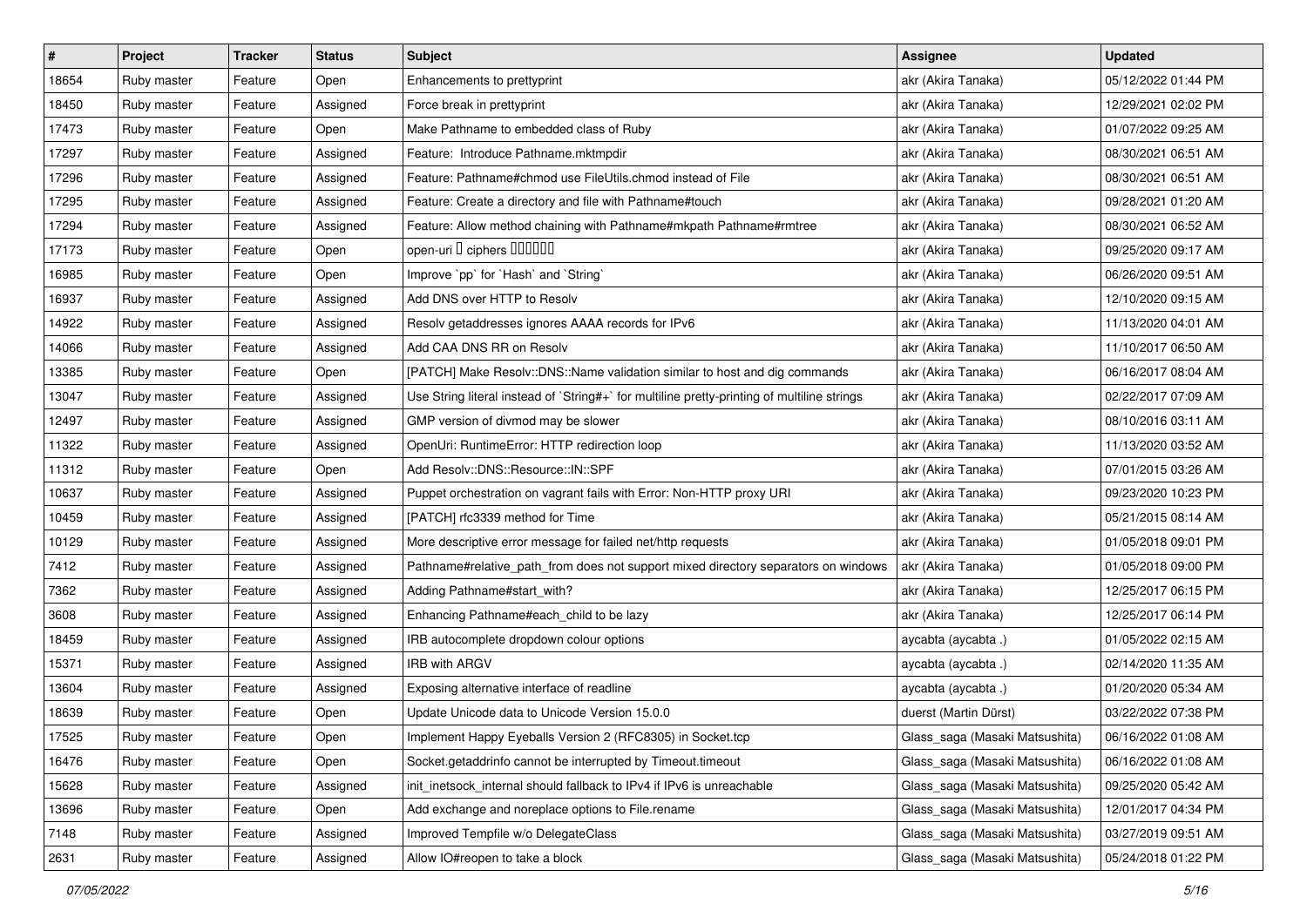| $\vert$ # | Project     | <b>Tracker</b> | <b>Status</b> | <b>Subject</b>                                                                  | <b>Assignee</b>            | <b>Updated</b>      |
|-----------|-------------|----------------|---------------|---------------------------------------------------------------------------------|----------------------------|---------------------|
| 15408     | Ruby master | Feature        | Open          | Deprecate object id and id2ref                                                  | headius (Charles Nutter)   | 03/19/2019 04:02 PM |
| 18571     | Ruby master | Feature        | Assigned      | Removed the bundled sources from release package after Ruby 3.2                 | hsbt (Hiroshi SHIBATA)     | 03/28/2022 06:23 AM |
| 16963     | Ruby master | Feature        | Assigned      | Remove English.rb from Ruby 2.8/3.0                                             | hsbt (Hiroshi SHIBATA)     | 06/19/2020 09:48 AM |
| 16012     | Ruby master | Feature        | Assigned      | Add a (small) test-install suite?                                               | hsbt (Hiroshi SHIBATA)     | 07/30/2019 08:13 AM |
| 14737     | Ruby master | Feature        | Assigned      | Split default gems into separate directory structure                            | hsbt (Hiroshi SHIBATA)     | 09/02/2020 06:00 PM |
| 13534     | Ruby master | Feature        | Assigned      | Checking installation results of default gems                                   | hsbt (Hiroshi SHIBATA)     | 07/26/2018 02:16 AM |
| 13508     | Ruby master | Feature        | Assigned      | How remove/refactor code related mathn library.                                 | hsbt (Hiroshi SHIBATA)     | 12/25/2017 06:15 PM |
| 12639     | Ruby master | Feature        | Assigned      | Speed up require in RubyGems by 5x                                              | hsbt (Hiroshi SHIBATA)     | 07/26/2018 02:12 AM |
| 6590      | Ruby master | Feature        | Assigned      | Dealing with bigdecimal, etc gems in JRuby                                      | hsbt (Hiroshi SHIBATA)     | 05/15/2019 08:33 PM |
| 5617      | Ruby master | Feature        | Assigned      | Allow install RubyGems into dediceted directory                                 | hsbt (Hiroshi SHIBATA)     | 05/16/2018 09:15 AM |
| 18227     | Ruby master | Feature        | Open          | Static class initialization.                                                    | ioquatix (Samuel Williams) | 09/29/2021 09:21 PM |
| 13383     | Ruby master | Feature        | Open          | [PATCH] Module#source_location                                                  | ioquatix (Samuel Williams) | 01/09/2020 05:16 AM |
| 17210     | Ruby master | Feature        | Open          | More readable and useful `Set#inspect`                                          | knu (Akinori MUSHA)        | 05/19/2021 10:12 PM |
| 16989     | Ruby master | Feature        | Open          | Sets: need $\Psi$                                                               | knu (Akinori MUSHA)        | 02/18/2022 02:57 AM |
| 15281     | Ruby master | Feature        | Assigned      | Speed up Set#intersect with size check.                                         | knu (Akinori MUSHA)        | 08/11/2020 02:43 AM |
| 15240     | Ruby master | Feature        | Open          | Set operations check for is_a?(Set), rather than allowing duck typing           | knu (Akinori MUSHA)        | 08/27/2019 08:12 PM |
| 13610     | Ruby master | Feature        | Assigned      | IPAddr doesn't provide helpful methods to get the subnet or IP address          | knu (Akinori MUSHA)        | 10/20/2017 01:13 AM |
| 11710     | Ruby master | Feature        | Open          | [PATCH] Replace Set#merge with Set#merge! and make Set#merge non-mutating.      | knu (Akinori MUSHA)        | 11/18/2015 07:28 PM |
| 11527     | Ruby master | Feature        | Assigned      | IPAddr#mask addr isn't a method                                                 | knu (Akinori MUSHA)        | 11/07/2018 04:12 PM |
| 8047      | Ruby master | Feature        | Assigned      | IPAddr makes host address with netmask                                          | knu (Akinori MUSHA)        | 01/05/2018 09:00 PM |
| 3953      | Ruby master | Feature        | Assigned      | TCPSocket / UDPSocket do not accept IPAddr objects.                             | knu (Akinori MUSHA)        | 12/25/2017 06:14 PM |
| 18275     | Ruby master | Feature        | Open          | Add an option to define_method to not capture the surrounding environment       | ko1 (Koichi Sasada)        | 12/03/2021 02:34 PM |
| 17884     | Ruby master | Feature        | Open          | locindex for profiling tools                                                    | ko1 (Koichi Sasada)        | 05/24/2021 04:17 PM |
| 17593     | Ruby master | Feature        | Assigned      | load_iseq_eval should override the ISeq path                                    | ko1 (Koichi Sasada)        | 02/16/2021 08:27 AM |
| 17414     | Ruby master | Feature        | Open          | Ractor should allow access to shareable attributes for Modules/Classes          | ko1 (Koichi Sasada)        | 12/21/2020 03:56 PM |
| 17404     | Ruby master | Feature        | Open          | Ractor `move:` API to allow shareability check                                  | ko1 (Koichi Sasada)        | 12/18/2020 09:17 PM |
| 17393     | Ruby master | Feature        | Open          | Ractor::Moved#inspect`                                                          | ko1 (Koichi Sasada)        | 12/21/2020 05:47 PM |
| 17363     | Ruby master | Feature        | Assigned      | Timeouts                                                                        | ko1 (Koichi Sasada)        | 05/14/2022 09:06 AM |
| 16027     | Ruby master | Feature        | Assigned      | Update Ruby's dtrace / USDT API to match what is exposed via the TracePoint API | ko1 (Koichi Sasada)        | 08/03/2019 02:41 AM |
| 15939     | Ruby master | Feature        | Assigned      | Dump symbols reference to their fstr in ObjectSpace.dump()                      | ko1 (Koichi Sasada)        | 08/08/2019 09:38 PM |
| 15878     | Ruby master | Feature        | Assigned      | Make exit faster by not running GC                                              | ko1 (Koichi Sasada)        | 07/29/2019 07:48 AM |
| 15854     | Ruby master | Feature        | Open          | Tracing instance variable assignment                                            | ko1 (Koichi Sasada)        | 07/29/2019 07:13 AM |
| 15778     | Ruby master | Feature        | Open          | Expose an API to pry-open the stack frames in Ruby                              | ko1 (Koichi Sasada)        | 08/29/2019 06:24 AM |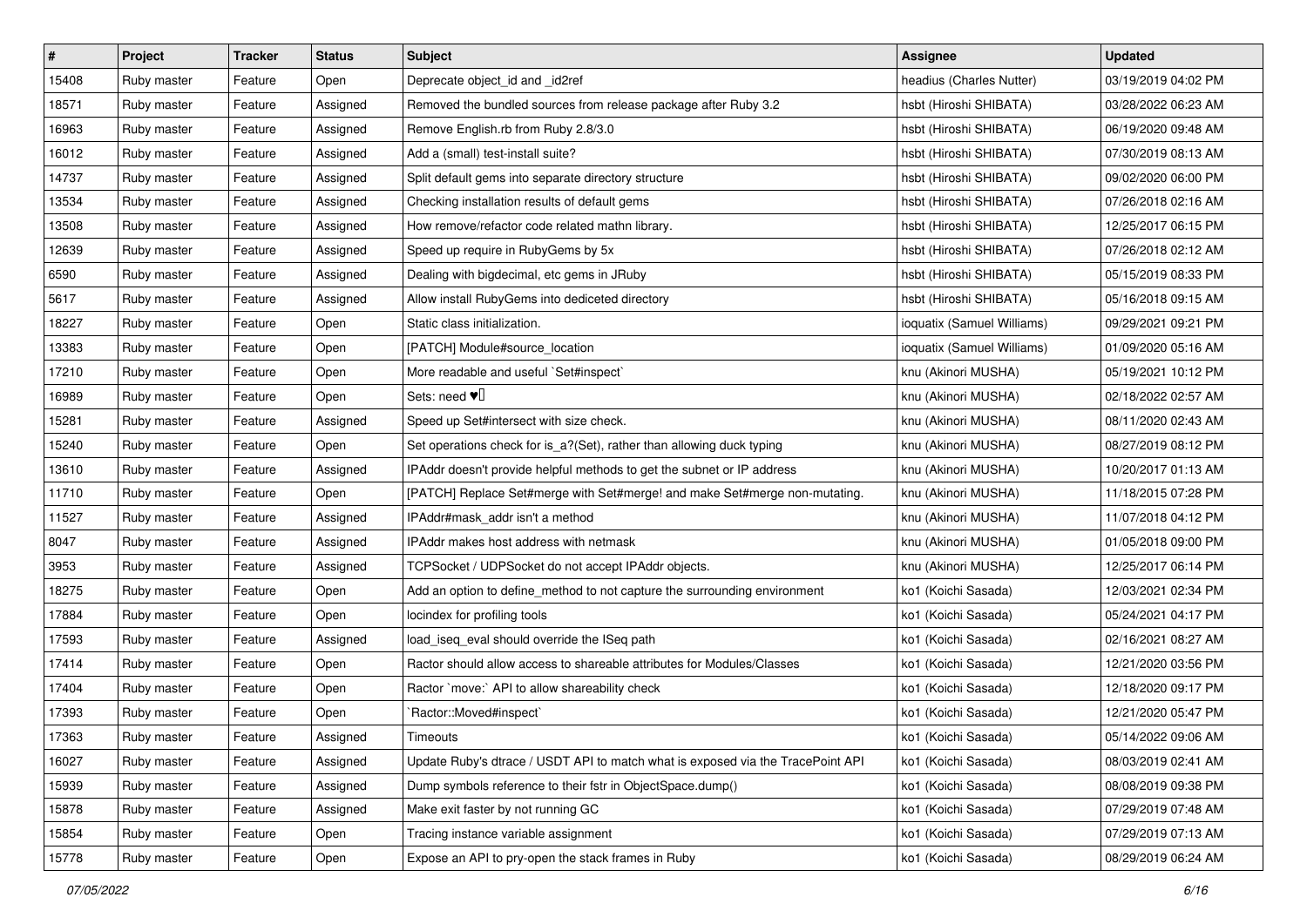| $\vert$ # | Project     | <b>Tracker</b> | <b>Status</b> | <b>Subject</b>                                                                    | <b>Assignee</b>                  | <b>Updated</b>      |
|-----------|-------------|----------------|---------------|-----------------------------------------------------------------------------------|----------------------------------|---------------------|
| 14859     | Ruby master | Feature        | Open          | [PATCH] implement Timeout in VM                                                   | ko1 (Koichi Sasada)              | 07/22/2018 07:42 AM |
| 14813     | Ruby master | Feature        | Open          | [PATCH] gc.c: make gc_enter+gc_exit pairs dtrace probes, too                      | ko1 (Koichi Sasada)              | 12/17/2018 07:42 AM |
| 14492     | Ruby master | Feature        | Open          | iseq loading + caching should be in core                                          | ko1 (Koichi Sasada)              | 12/10/2020 08:53 AM |
| 14394     | Ruby master | Feature        | Open          | Class.descendants                                                                 | ko1 (Koichi Sasada)              | 01/20/2022 10:46 PM |
| 13821     | Ruby master | Feature        | Assigned      | Allow fibers to be resumed across threads                                         | ko1 (Koichi Sasada)              | 02/15/2019 10:09 AM |
| 13512     | Ruby master | Feature        | Open          | <b>System Threads</b>                                                             | ko1 (Koichi Sasada)              | 07/14/2017 07:08 AM |
| 13388     | Ruby master | Feature        | Assigned      | gc.c: Add GC.get_parameters and .set_parameters                                   | ko1 (Koichi Sasada)              | 03/30/2017 10:52 AM |
| 13252     | Ruby master | Feature        | Assigned      | C API for creating strings without copying                                        | ko1 (Koichi Sasada)              | 04/17/2017 07:22 AM |
| 12020     | Ruby master | Feature        | Assigned      | Documenting Ruby memory model                                                     | ko1 (Koichi Sasada)              | 12/23/2021 11:40 PM |
| 10932     | Ruby master | Feature        | Open          | Enabling allocation tracing as early as possible                                  | ko1 (Koichi Sasada)              | 06/13/2015 07:54 AM |
| 10423     | Ruby master | Feature        | Open          | [PATCH] opt_str_lit*: avoid literal string allocations                            | ko1 (Koichi Sasada)              | 01/05/2018 09:01 PM |
| 10238     | Ruby master | Feature        | Open          | todo: remove dependency on malloc_usable_size                                     | ko1 (Koichi Sasada)              | 12/10/2020 09:20 AM |
| 9755      | Ruby master | Feature        | Assigned      | Thread::Backtrace::Location#defined_class                                         | ko1 (Koichi Sasada)              | 04/18/2014 09:22 AM |
| 8960      | Ruby master | Feature        | Assigned      | Add Exception#backtrace_locations                                                 | ko1 (Koichi Sasada)              | 11/25/2016 02:15 PM |
| 8576      | Ruby master | Feature        | Assigned      | Add optimized method type for constant value methods                              | ko1 (Koichi Sasada)              | 12/25/2017 06:15 PM |
| 8263      | Ruby master | Feature        | Assigned      | Support discovering yield state of individual Fibers                              | ko1 (Koichi Sasada)              | 12/23/2021 11:40 PM |
| 6695      | Ruby master | Feature        | Assigned      | Configuration for Thread/Fiber creation                                           | ko1 (Koichi Sasada)              | 12/25/2017 06:15 PM |
| 6694      | Ruby master | Feature        | Assigned      | Thread.new without block.                                                         | ko1 (Koichi Sasada)              | 12/25/2017 06:15 PM |
| 3731      | Ruby master | Feature        | Assigned      | Easier Embedding API for Ruby                                                     | ko1 (Koichi Sasada)              | 12/25/2017 06:14 PM |
| 2294      | Ruby master | Feature        | Assigned      | [PATCH] ruby_bind_stack() to embed Ruby in coroutine                              | ko1 (Koichi Sasada)              | 01/05/2018 09:00 PM |
| 13697     | Ruby master | Feature        | Open          | [PATCH]: futex based thread primitives                                            | kosaki (Motohiro KOSAKI)         | 01/28/2018 11:41 PM |
| 7086      | Ruby master | Feature        | Assigned      | ConditionVariable#wait has meaningless return value                               | kosaki (Motohiro KOSAKI)         | 12/25/2017 06:15 PM |
| 4464      | Ruby master | Feature        | Assigned      | [PATCH] add Fcntl::Flock object for easier use of POSIX file locks                | kosaki (Motohiro KOSAKI)         | 12/25/2017 06:14 PM |
| 18773     | Ruby master | Feature        | Assigned      | deconstruct to receive a range                                                    | ktsj (Kazuki Tsujimoto)          | 07/04/2022 05:38 PM |
| 18408     | Ruby master | Feature        | Assigned      | Allow pattern match to set instance variables                                     | ktsj (Kazuki Tsujimoto)          | 01/26/2022 07:07 PM |
| 17355     | Ruby master | Feature        | Assigned      | Using same set of names in or-patterns (pattern matching with $Foo(x)   Bar(x)$ ) | ktsj (Kazuki Tsujimoto)          | 09/13/2021 09:11 AM |
| 15918     | Ruby master | Feature        | Open          | Pattern matching for Set                                                          | ktsj (Kazuki Tsujimoto)          | 07/29/2019 08:12 AM |
| 15881     | Ruby master | Feature        | Open          | Optimize deconstruct in pattern matching                                          | ktsj (Kazuki Tsujimoto)          | 12/25/2019 04:28 AM |
| 18564     | Ruby master | Feature        | Open          | Add Exception#detailed message                                                    | mame (Yusuke Endoh)              | 02/01/2022 08:06 PM |
| 18194     | Ruby master | Feature        | Open          | No easy way to format exception messages per thread/fiber scheduler context.      | mame (Yusuke Endoh)              | 09/29/2021 10:10 AM |
| 14244     | Ruby master | Feature        | Open          | Better error messages for scripts with non-matching end statements                | mame (Yusuke Endoh)              | 11/29/2018 08:57 AM |
| 4247      | Ruby master | Feature        | Assigned      | New features for Array#sample, Array#choice                                       | mame (Yusuke Endoh)              | 12/25/2017 06:14 PM |
| 15815     | Ruby master | Feature        | Open          | Add option to raise NoMethodError for OpenStruct                                  | marcandre (Marc-Andre Lafortune) | 09/28/2020 02:11 AM |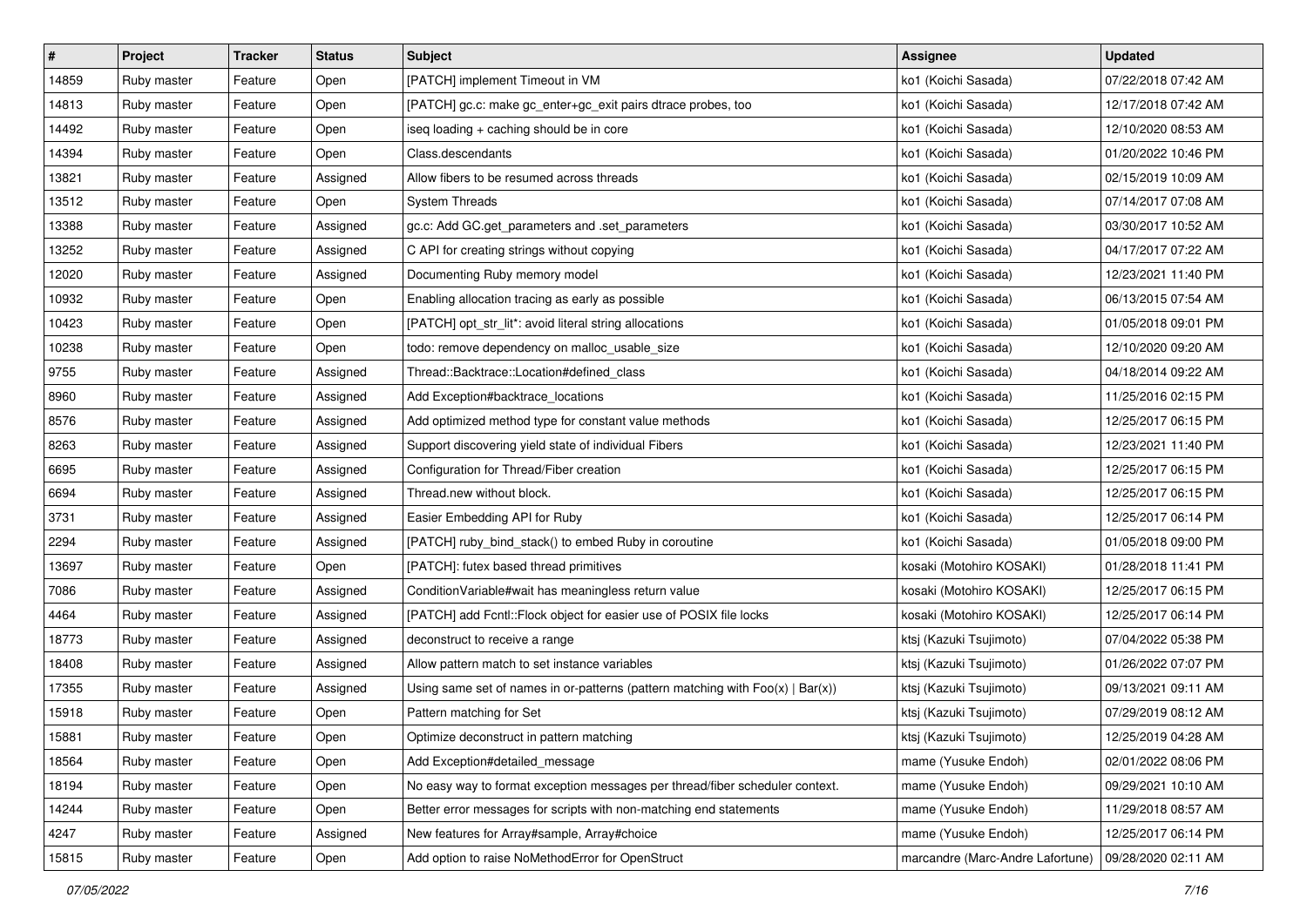| $\sharp$ | Project     | <b>Tracker</b> | <b>Status</b> | <b>Subject</b>                                                                                   | Assignee                         | <b>Updated</b>      |
|----------|-------------|----------------|---------------|--------------------------------------------------------------------------------------------------|----------------------------------|---------------------|
| 12676    | Ruby master | Feature        | Assigned      | Significant performance increase, and code conciseness, for prime_division method in<br>prime.rb | marcandre (Marc-Andre Lafortune) | 11/18/2016 03:46 PM |
| 9347     | Ruby master | Feature        | Open          | Accept non callable argument to detect                                                           | marcandre (Marc-Andre Lafortune) | 01/05/2018 09:00 PM |
| 8223     | Ruby master | Feature        | Open          | Make Matrix more omnivorous.                                                                     | marcandre (Marc-Andre Lafortune) | 04/09/2013 03:42 AM |
| 18159    | Ruby master | Feature        | Open          | Integrate functionality of dead_end gem into Ruby                                                | matz (Yukihiro Matsumoto)        | 06/17/2022 02:06 PM |
| 17849    | Ruby master | Feature        | Open          | Fix Timeout timeout so that it can be used in threaded Web servers                               | matz (Yukihiro Matsumoto)        | 04/10/2022 06:26 AM |
| 17830    | Ruby master | Feature        | Open          | Add Integer#previous and Integer#prev                                                            | matz (Yukihiro Matsumoto)        | 04/27/2021 11:35 PM |
| 17785    | Ruby master | Feature        | Open          | Allow named parameters to be keywords                                                            | matz (Yukihiro Matsumoto)        | 12/17/2021 06:10 PM |
| 17291    | Ruby master | Feature        | Assigned      | Optimize __send__ call                                                                           | matz (Yukihiro Matsumoto)        | 01/12/2021 05:47 AM |
| 17288    | Ruby master | Feature        | Open          | Optimize _send_ call with a literal method name                                                  | matz (Yukihiro Matsumoto)        | 10/30/2020 12:17 AM |
| 17279    | Ruby master | Feature        | Open          | Allow a negative step in Range#step with a block                                                 | matz (Yukihiro Matsumoto)        | 10/22/2020 02:23 AM |
| 17184    | Ruby master | Feature        | Open          | No stdlib function to perform simple string replacement                                          | matz (Yukihiro Matsumoto)        | 02/23/2021 09:27 PM |
| 16992    | Ruby master | Feature        | Open          | Sets: officially ordered                                                                         | matz (Yukihiro Matsumoto)        | 09/03/2020 02:08 PM |
| 16986    | Ruby master | Feature        | Open          | Anonymous Struct literal                                                                         | matz (Yukihiro Matsumoto)        | 01/15/2022 04:57 PM |
| 16894    | Ruby master | Feature        | Open          | Integer division for Ruby 3                                                                      | matz (Yukihiro Matsumoto)        | 05/18/2020 03:41 PM |
| 16495    | Ruby master | Feature        | Open          | Inconsistent quotes in error messages                                                            | matz (Yukihiro Matsumoto)        | 06/15/2022 04:21 PM |
| 16461    | Ruby master | Feature        | Assigned      | Proc#using                                                                                       | matz (Yukihiro Matsumoto)        | 12/10/2020 09:10 AM |
| 15991    | Ruby master | Feature        | Open          | Allow questionmarks in variable names                                                            | matz (Yukihiro Matsumoto)        | 07/30/2019 03:57 AM |
| 15837    | Ruby master | Feature        | Open          | Module#name components                                                                           | matz (Yukihiro Matsumoto)        | 05/08/2019 10:29 AM |
| 15445    | Ruby master | Feature        | Open          | Reject '.123' in Float() method                                                                  | matz (Yukihiro Matsumoto)        | 01/10/2019 07:59 AM |
| 15330    | Ruby master | Feature        | Open          | autoload_relative                                                                                | matz (Yukihiro Matsumoto)        | 06/19/2022 11:25 PM |
| 15277    | Ruby master | Feature        | Open          | at_exec                                                                                          | matz (Yukihiro Matsumoto)        | 05/25/2020 01:09 AM |
| 15192    | Ruby master | Feature        | Open          | Introduce a new "shortcut assigning" syntax to convenient setup instance variables               | matz (Yukihiro Matsumoto)        | 12/14/2021 06:42 PM |
| 15112    | Ruby master | Feature        | Open          | Introducing the short form of `STDERR.puts expr.inspect`.                                        | matz (Yukihiro Matsumoto)        | 10/12/2018 02:02 AM |
| 14982    | Ruby master | Feature        | Open          | Improve namespace system in ruby to avoiding top-level names chaos                               | matz (Yukihiro Matsumoto)        | 12/31/2021 05:39 PM |
| 14927    | Ruby master | Feature        | Open          | Loading multiple files at once                                                                   | matz (Yukihiro Matsumoto)        | 09/18/2018 12:38 AM |
| 14724    | Ruby master | Feature        | Open          | chains of inequalities                                                                           | matz (Yukihiro Matsumoto)        | 05/19/2018 01:06 AM |
| 14609    | Ruby master | Feature        | Open          | Let `Kernel#p` without an argument print the receiver                                            | matz (Yukihiro Matsumoto)        | 02/08/2020 08:43 PM |
| 14546    | Ruby master | Feature        | Open          | Hash#delete!                                                                                     | matz (Yukihiro Matsumoto)        | 05/30/2018 08:24 PM |
| 14397    | Ruby master | Feature        | Assigned      | public, protected and private should return their arguments instead of self                      | matz (Yukihiro Matsumoto)        | 12/10/2018 07:08 AM |
| 14128    | Ruby master | Feature        | Open          | Introduce Hash#delete default value                                                              | matz (Yukihiro Matsumoto)        | 11/25/2017 04:41 PM |
| 13129    | Ruby master | Feature        | Assigned      | Refinements cannot refine method_missing and respond_to_missing?                                 | matz (Yukihiro Matsumoto)        | 07/03/2021 10:45 PM |
| 12813    | Ruby master | Feature        | Assigned      | Calling chunk_while, slice_after, slice_before, slice_when with no block                         | matz (Yukihiro Matsumoto)        | 12/06/2016 12:58 PM |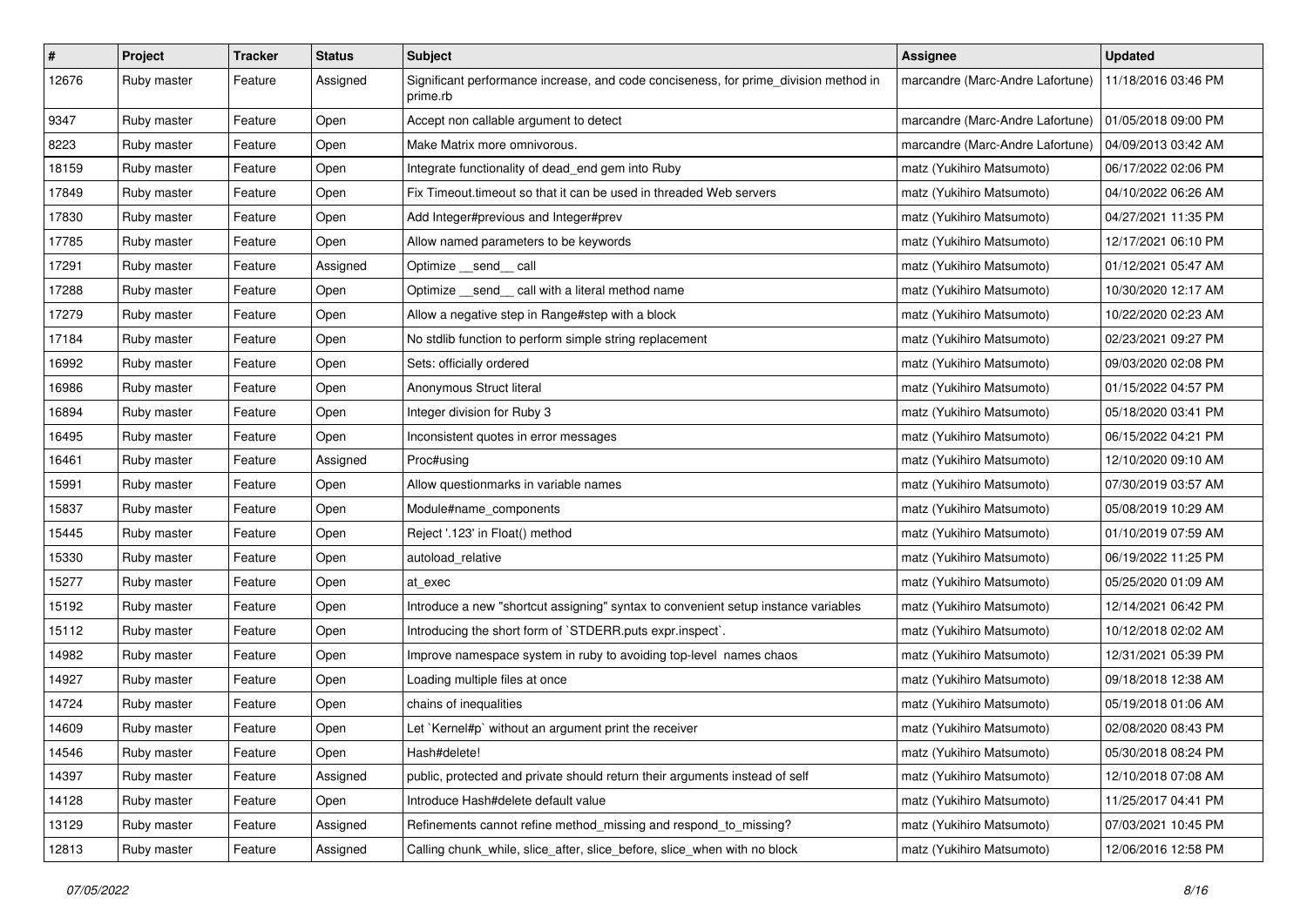| $\vert$ # | Project     | <b>Tracker</b> | <b>Status</b> | Subject                                                                                                                 | <b>Assignee</b>           | <b>Updated</b>      |
|-----------|-------------|----------------|---------------|-------------------------------------------------------------------------------------------------------------------------|---------------------------|---------------------|
| 12543     | Ruby master | Feature        | Assigned      | explicit tail call syntax: foo() then return                                                                            | matz (Yukihiro Matsumoto) | 04/18/2021 03:02 PM |
| 12306     | Ruby master | Feature        | Open          | Implement String #blank? #present? and improve #strip and family to handle unicode                                      | matz (Yukihiro Matsumoto) | 07/22/2018 10:55 PM |
| 12244     | Ruby master | Feature        | Open          | Add a way to 'integer - integer % num'                                                                                  | matz (Yukihiro Matsumoto) | 05/17/2016 06:05 AM |
| 12019     | Ruby master | Feature        | Open          | Better low-level support for writing concurrent libraries                                                               | matz (Yukihiro Matsumoto) | 12/23/2021 11:43 PM |
| 11882     | Ruby master | Feature        | Open          | Map or NamedMap                                                                                                         | matz (Yukihiro Matsumoto) | 01/17/2021 01:31 PM |
| 11816     | Ruby master | Feature        | Assigned      | Partial safe navigation operator                                                                                        | matz (Yukihiro Matsumoto) | 04/14/2020 08:02 AM |
| 11735     | Ruby master | Feature        | Open          | Porting String#squish and String#squish! from Ruby on Rails' Active Support                                             | matz (Yukihiro Matsumoto) | 06/24/2016 08:02 AM |
| 11627     | Ruby master | Feature        | Open          | make `nonzero` an alias of `nonzero?`                                                                                   | matz (Yukihiro Matsumoto) | 12/23/2021 11:43 PM |
| 11518     | Ruby master | Feature        | Open          | Queue enhancement - promote! and promote_all!                                                                           | matz (Yukihiro Matsumoto) | 09/17/2015 08:40 PM |
| 11517     | Ruby master | Feature        | Open          | Queue enhancement - conditional pop                                                                                     | matz (Yukihiro Matsumoto) | 09/17/2015 09:02 PM |
| 11390     | Ruby master | Feature        | Open          | Allow symbols starting with numbers                                                                                     | matz (Yukihiro Matsumoto) | 08/14/2015 05:23 AM |
| 11307     | Ruby master | Feature        | Open          | exception-free non-blocking Queue#pop                                                                                   | matz (Yukihiro Matsumoto) | 06/25/2015 11:06 PM |
| 11181     | Ruby master | Feature        | Open          | Add a line directive to Ruby                                                                                            | matz (Yukihiro Matsumoto) | 01/26/2016 02:04 AM |
| 11122     | Ruby master | Feature        | Open          | exception-free non-blocking Queue/SizedQueue operations                                                                 | matz (Yukihiro Matsumoto) | 05/06/2015 08:53 PM |
| 11028     | Ruby master | Feature        | Assigned      | standalone running single file ( zipped archives of ruby code) running **without<br>installation** using "gem install " | matz (Yukihiro Matsumoto) | 04/04/2015 01:44 AM |
| 10574     | Ruby master | Feature        | Open          | Add String#Ichomp and String.Ichomp!                                                                                    | matz (Yukihiro Matsumoto) | 12/15/2014 04:34 PM |
| 10549     | Ruby master | Feature        | Open          | Deprecate each with index and each with object in favor of with index and<br>with_object                                | matz (Yukihiro Matsumoto) | 07/27/2021 11:09 AM |
| 10498     | Ruby master | Feature        | Open          | Make `loop` yield a counter                                                                                             | matz (Yukihiro Matsumoto) | 01/05/2018 09:01 PM |
| 10489     | Ruby master | Feature        | Open          | Add inherit method for clearer and multiple inheritance                                                                 | matz (Yukihiro Matsumoto) | 12/10/2020 08:53 AM |
| 10481     | Ruby master | Feature        | Assigned      | Add "if" and "unless" clauses to rescue statements                                                                      | matz (Yukihiro Matsumoto) | 01/18/2015 02:46 PM |
| 10404     | Ruby master | Feature        | Open          | Allow individual finalizers to be removed with ObjectSpace.undefine_finalizer                                           | matz (Yukihiro Matsumoto) | 10/20/2014 08:14 AM |
| 10287     | Ruby master | Feature        | Open          | rename COLON3 to COLON2_HEAD.                                                                                           | matz (Yukihiro Matsumoto) | 07/27/2021 09:34 AM |
| 9816      | Ruby master | Feature        | Assigned      | 00000000000000000000                                                                                                    | matz (Yukihiro Matsumoto) | 10/28/2014 08:29 AM |
| 9768      | Ruby master | Feature        | Assigned      | Method that is visible only within a certain module/class                                                               | matz (Yukihiro Matsumoto) | 04/25/2014 06:43 AM |
| 9704      | Ruby master | Feature        | Open          | Refinements as files instead of modules                                                                                 | matz (Yukihiro Matsumoto) | 10/11/2016 06:36 PM |
| 9614      | Ruby master | Feature        | Open          | ordering of non-Hash items which use st internally                                                                      | matz (Yukihiro Matsumoto) | 01/05/2018 09:00 PM |
| 9123      | Ruby master | Feature        | Open          | Make Numeric#nonzero? behavior consistent with Numeric#zero?                                                            | matz (Yukihiro Matsumoto) | 06/11/2019 12:55 PM |
| 9070      | Ruby master | Feature        | Open          | Introduce `---` as synonym of `end` keyword                                                                             | matz (Yukihiro Matsumoto) | 11/02/2013 03:23 AM |
| 9043      | Ruby master | Feature        | Open          | Add String#f method as shortcut for #freeze                                                                             | matz (Yukihiro Matsumoto) | 01/05/2018 09:00 PM |
| 9023      | Ruby master | Feature        | Assigned      | Array#tail                                                                                                              | matz (Yukihiro Matsumoto) | 12/23/2021 11:40 PM |
| 8948      | Ruby master | Feature        | Assigned      | Frozen regex                                                                                                            | matz (Yukihiro Matsumoto) | 12/20/2020 07:15 PM |
| 8850      | Ruby master | Feature        | Assigned      | Convert Rational to decimal string                                                                                      | matz (Yukihiro Matsumoto) | 12/25/2017 06:15 PM |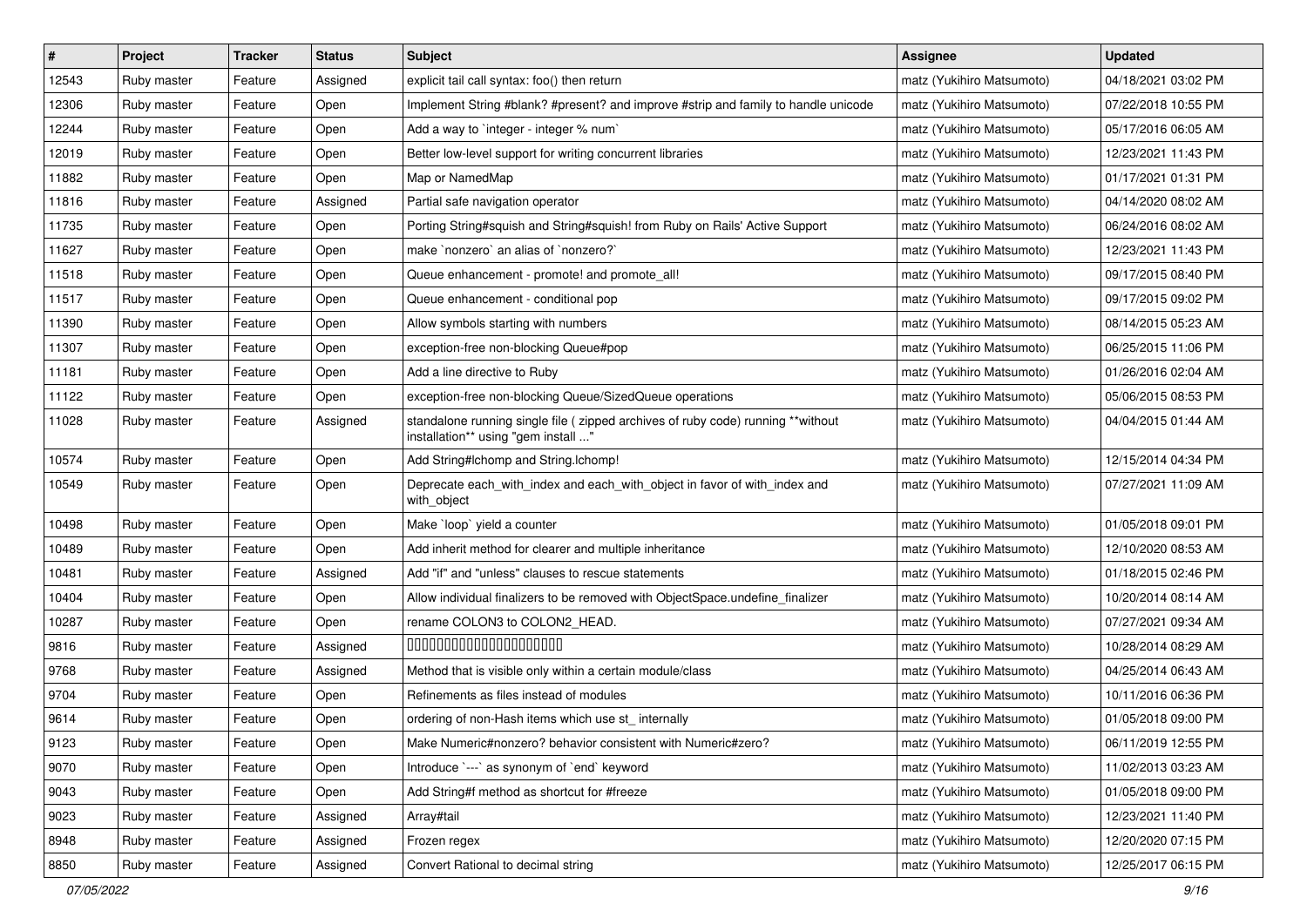| $\vert$ # | Project     | <b>Tracker</b> | <b>Status</b> | <b>Subject</b>                                                                               | <b>Assignee</b>           | <b>Updated</b>      |
|-----------|-------------|----------------|---------------|----------------------------------------------------------------------------------------------|---------------------------|---------------------|
| 8839      | Ruby master | Feature        | Assigned      | Class and module should return the class or module that was opened                           | matz (Yukihiro Matsumoto) | 12/28/2015 08:36 AM |
| 8804      | Ruby master | Feature        | Open          | ONCE syntax                                                                                  | matz (Yukihiro Matsumoto) | 01/04/2020 08:26 PM |
| 8678      | Ruby master | Feature        | Assigned      | Allow invalid string to work with regexp                                                     | matz (Yukihiro Matsumoto) | 01/05/2018 09:00 PM |
| 8663      | Ruby master | Feature        | Open          | Officialy alias ArgumentError to ArgError                                                    | matz (Yukihiro Matsumoto) | 08/09/2013 07:42 PM |
| 8536      | Ruby master | Feature        | Assigned      | Implement is_numeric? family of methods                                                      | matz (Yukihiro Matsumoto) | 12/25/2017 06:15 PM |
| 8478      | Ruby master | Feature        | Open          | The hash returned by Enumerable#group_by should have an empty array for its default<br>value | matz (Yukihiro Matsumoto) | 06/04/2013 03:56 PM |
| 8271      | Ruby master | Feature        | Assigned      | Proposal for moving to a more visible, formal process for feature requests                   | matz (Yukihiro Matsumoto) | 12/23/2021 11:40 PM |
| 8232      | Ruby master | Feature        | Open          | Rudiments of abstract algebra in Ruby                                                        | matz (Yukihiro Matsumoto) | 04/09/2013 01:47 AM |
| 8229      | Ruby master | Feature        | Open          | extend Hash.include?                                                                         | matz (Yukihiro Matsumoto) | 12/10/2020 08:53 AM |
| 8164      | Ruby master | Feature        | Assigned      | Public/Private                                                                               | matz (Yukihiro Matsumoto) | 12/10/2020 08:50 AM |
| 8061      | Ruby master | Feature        | Open          | 000000000000000                                                                              | matz (Yukihiro Matsumoto) | 12/25/2017 06:15 PM |
| 8042      | Ruby master | Feature        | Assigned      | Add Addrinfo#socket to create a socket that is not connected or bound                        | matz (Yukihiro Matsumoto) | 12/25/2017 06:15 PM |
| 8016      | Ruby master | Feature        | Assigned      | Alias FILE and LINE as methods                                                               | matz (Yukihiro Matsumoto) | 12/25/2017 06:15 PM |
| 7914      | Ruby master | Feature        | Open          | Case for local class methods                                                                 | matz (Yukihiro Matsumoto) | 12/25/2017 06:15 PM |
| 7883      | Ruby master | Feature        | Open          | Add Regex#to_proc                                                                            | matz (Yukihiro Matsumoto) | 12/25/2017 06:15 PM |
| 7876      | Ruby master | Feature        | Open          | Add method for accessing Class from within Singleton Class                                   | matz (Yukihiro Matsumoto) | 12/25/2017 06:15 PM |
| 7848      | Ruby master | Feature        | Open          | Restore default state for core ruby objects                                                  | matz (Yukihiro Matsumoto) | 12/25/2017 06:15 PM |
| 7795      | Ruby master | Feature        | Open          | Symbol.defined? and/or to_existing_symbol                                                    | matz (Yukihiro Matsumoto) | 12/25/2017 06:15 PM |
| 7748      | Ruby master | Feature        | Open          | Contextual send                                                                              | matz (Yukihiro Matsumoto) | 12/10/2020 08:53 AM |
| 7739      | Ruby master | Feature        | Assigned      | Define Hash#  as Hash#reverse_merge in Rails                                                 | matz (Yukihiro Matsumoto) | 12/25/2017 06:15 PM |
| 7704      | Ruby master | Feature        | Open          | Add a list of enabled (experimental) language features.                                      | matz (Yukihiro Matsumoto) | 12/25/2017 06:15 PM |
| 7702      | Ruby master | Feature        | Open          | Remove Proc#binding                                                                          | matz (Yukihiro Matsumoto) | 07/15/2019 07:39 PM |
| 7657      | Ruby master | Feature        | Open          | Array#& doesn't accept Enumerables                                                           | matz (Yukihiro Matsumoto) | 12/25/2017 06:15 PM |
| 7654      | Ruby master | Feature        | Open          | Add optional code block to IO::readlines                                                     | matz (Yukihiro Matsumoto) | 12/25/2017 06:15 PM |
| 7644      | Ruby master | Feature        | Assigned      | In refinements, change "using" keyword to a less generic word.                               | matz (Yukihiro Matsumoto) | 12/10/2020 08:49 AM |
| 7614      | Ruby master | Feature        | Open          | alias_accessor                                                                               | matz (Yukihiro Matsumoto) | 12/25/2017 06:15 PM |
| 7611      | Ruby master | Feature        | Open          | Focal method for all loads/requires                                                          | matz (Yukihiro Matsumoto) | 12/25/2017 06:15 PM |
| 7604      | Ruby master | Feature        | Open          | Make $==$ comparison operator ability to delegate comparison to an argument                  | matz (Yukihiro Matsumoto) | 12/25/2017 06:15 PM |
| 7580      | Ruby master | Feature        | Assigned      | Range translation                                                                            | matz (Yukihiro Matsumoto) | 06/11/2018 09:51 AM |
| 7548      | Ruby master | Feature        | Open          | Load and Require Callbacks                                                                   | matz (Yukihiro Matsumoto) | 12/25/2017 06:15 PM |
| 7546      | Ruby master | Feature        | Open          | Change behavior of `Array#slice` for an argument of `Range` class                            | matz (Yukihiro Matsumoto) | 12/10/2020 08:49 AM |
| 7503      | Ruby master | Feature        | Assigned      | make timeout.rb async-interrupt safe by default                                              | matz (Yukihiro Matsumoto) | 12/25/2017 06:15 PM |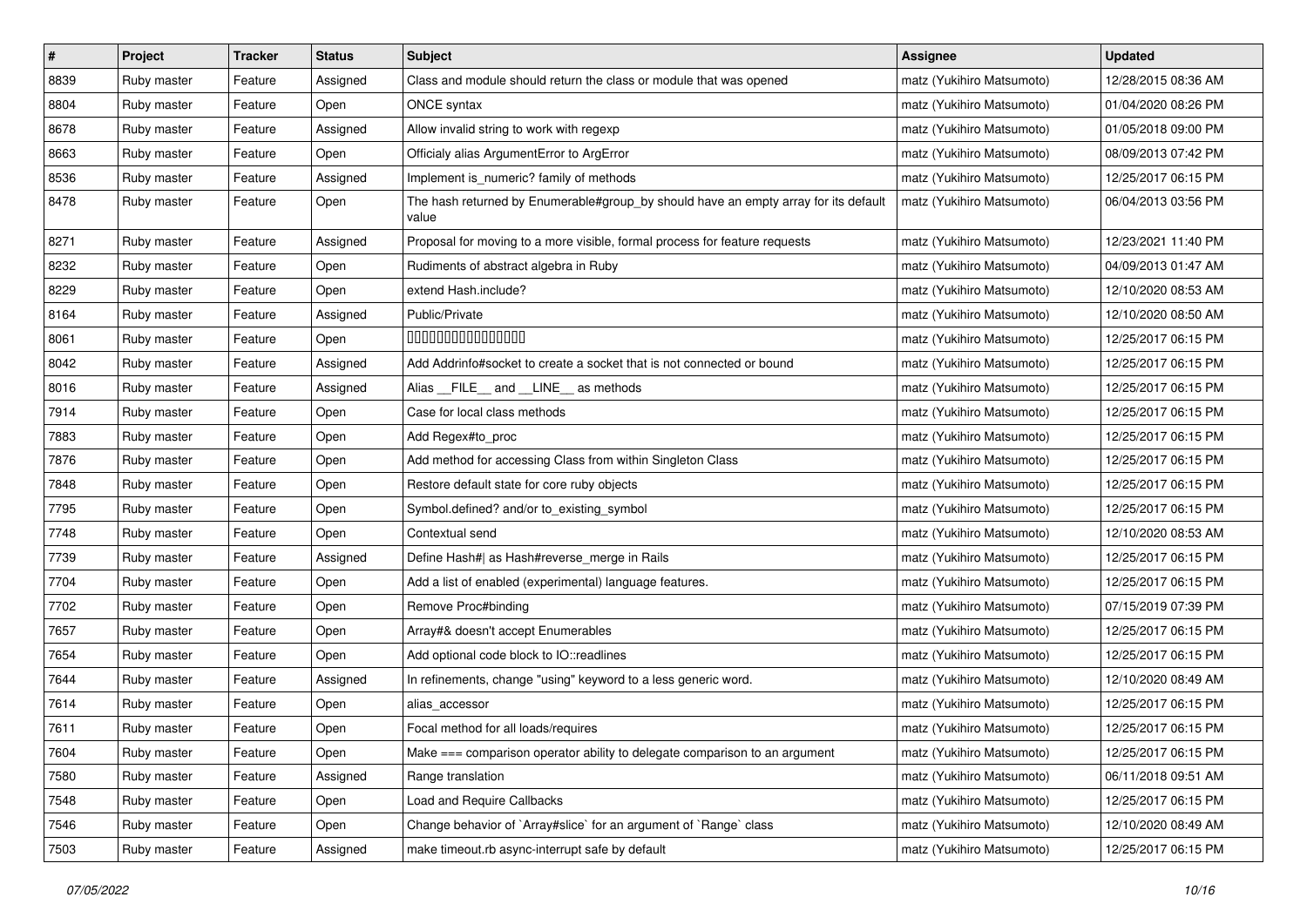| $\pmb{\#}$ | Project     | <b>Tracker</b> | <b>Status</b> | <b>Subject</b>                                                                                                    | <b>Assignee</b>           | <b>Updated</b>      |
|------------|-------------|----------------|---------------|-------------------------------------------------------------------------------------------------------------------|---------------------------|---------------------|
| 7444       | Ruby master | Feature        | Open          | Array#product_set                                                                                                 | matz (Yukihiro Matsumoto) | 12/25/2017 06:15 PM |
| 7436       | Ruby master | Feature        | Assigned      | Allow for a "granularity" flag for backtrace_locations                                                            | matz (Yukihiro Matsumoto) | 12/25/2017 06:15 PM |
| 7377       | Ruby master | Feature        | Open          | #indetical? as an alias for #equal?                                                                               | matz (Yukihiro Matsumoto) | 12/25/2017 06:15 PM |
| 7349       | Ruby master | Feature        | Assigned      | Struct#inspect needs more meaningful output                                                                       | matz (Yukihiro Matsumoto) | 12/25/2017 06:15 PM |
| 7314       | Ruby master | Feature        | Assigned      | Convert Proc to Lambda doesn't work in MRI                                                                        | matz (Yukihiro Matsumoto) | 05/21/2016 09:15 AM |
| 7149       | Ruby master | Feature        | Open          | Constant magic for everyone.                                                                                      | matz (Yukihiro Matsumoto) | 12/25/2017 06:15 PM |
| 7132       | Ruby master | Feature        | Assigned      | Alternation between named / ordered method arguments and aliases for method<br>arguments.                         | matz (Yukihiro Matsumoto) | 12/25/2017 06:15 PM |
| 7121       | Ruby master | Feature        | Assigned      | Extending the use of `require'                                                                                    | matz (Yukihiro Matsumoto) | 12/25/2017 06:15 PM |
| 7087       | Ruby master | Feature        | Assigned      | ::ConditionVariable#wait does not work with Monitor because Monitor#sleep does not<br>exist                       | matz (Yukihiro Matsumoto) | 12/25/2017 06:15 PM |
| 6869       | Ruby master | Feature        | Open          | Do not treat `_` parameter exceptionally                                                                          | matz (Yukihiro Matsumoto) | 12/10/2020 08:58 AM |
| 6842       | Ruby master | Feature        | Assigned      | Add Optional Arguments to String#strip                                                                            | matz (Yukihiro Matsumoto) | 08/24/2016 05:50 AM |
| 6841       | Ruby master | Feature        | Assigned      | Shorthand for Assigning Return Value of Method to Self                                                            | matz (Yukihiro Matsumoto) | 12/10/2020 08:53 AM |
| 6817       | Ruby master | Feature        | Open          | Partial application                                                                                               | matz (Yukihiro Matsumoto) | 12/25/2017 06:15 PM |
| 6811       | Ruby master | Feature        | Assigned      | File, Dir and FileUtils should have bang-versions of singleton methods that fails silently                        | matz (Yukihiro Matsumoto) | 12/25/2017 06:15 PM |
| 6810       | Ruby master | Feature        | Assigned      | `module A::B; end` is not equivalent to `module A; module B; end; end` with respect to<br>constant lookup (scope) | matz (Yukihiro Matsumoto) | 12/10/2020 09:22 AM |
| 6802       | Ruby master | Feature        | Assigned      | String#scan should have equivalent yielding MatchData                                                             | matz (Yukihiro Matsumoto) | 12/25/2017 06:15 PM |
| 6671       | Ruby master | Feature        | Assigned      | File.split_all and File.split_root                                                                                | matz (Yukihiro Matsumoto) | 12/25/2017 06:15 PM |
| 6648       | Ruby master | Feature        | Assigned      | Provide a standard API for retrieving all command-line flags passed to Ruby                                       | matz (Yukihiro Matsumoto) | 12/25/2017 06:15 PM |
| 6641       | Ruby master | Feature        | Open          | Hash.auto constructor                                                                                             | matz (Yukihiro Matsumoto) | 12/25/2017 06:15 PM |
| 6611       | Ruby master | Feature        | Assigned      | Comments requested on implementation of set_parse_func                                                            | matz (Yukihiro Matsumoto) | 12/25/2017 06:15 PM |
| 6596       | Ruby master | Feature        | Assigned      | New method `Array#indexes`                                                                                        | matz (Yukihiro Matsumoto) | 07/29/2020 01:41 AM |
| 6594       | Ruby master | Feature        | Assigned      | Integrated Functor                                                                                                | matz (Yukihiro Matsumoto) | 12/10/2020 08:53 AM |
| 6452       | Ruby master | Feature        | Assigned      | Allow extend to override class methods                                                                            | matz (Yukihiro Matsumoto) | 12/10/2020 08:53 AM |
| 6445       | Ruby master | Feature        | Assigned      | request for default length/position on string index                                                               | matz (Yukihiro Matsumoto) | 12/25/2017 06:15 PM |
| 6413       | Ruby master | Feature        | Assigned      | Make Dir.entries default to Dir.entries(Dir.pwd)                                                                  | matz (Yukihiro Matsumoto) | 12/25/2017 06:15 PM |
| 6376       | Ruby master | Feature        | Assigned      | Feature lookup and checking if feature is loaded                                                                  | matz (Yukihiro Matsumoto) | 12/25/2017 06:15 PM |
| 6354       | Ruby master | Feature        | Assigned      | Remove escape (break/return/redo/next support) from class/module scope                                            | matz (Yukihiro Matsumoto) | 12/25/2017 06:15 PM |
| 6337       | Ruby master | Feature        | Assigned      | FileUtils#sync                                                                                                    | matz (Yukihiro Matsumoto) | 12/25/2017 06:15 PM |
| 6317       | Ruby master | Feature        | Assigned      | Range#cover?000000Range00000000000000000000                                                                       | matz (Yukihiro Matsumoto) | 12/25/2017 06:15 PM |
| 6309       | Ruby master | Feature        | Assigned      | Add a reference queue for weak references                                                                         | matz (Yukihiro Matsumoto) | 08/23/2020 09:07 PM |
| 6308       | Ruby master | Feature        | Assigned      | Eliminate delegation from WeakRef                                                                                 | matz (Yukihiro Matsumoto) | 12/23/2021 11:40 PM |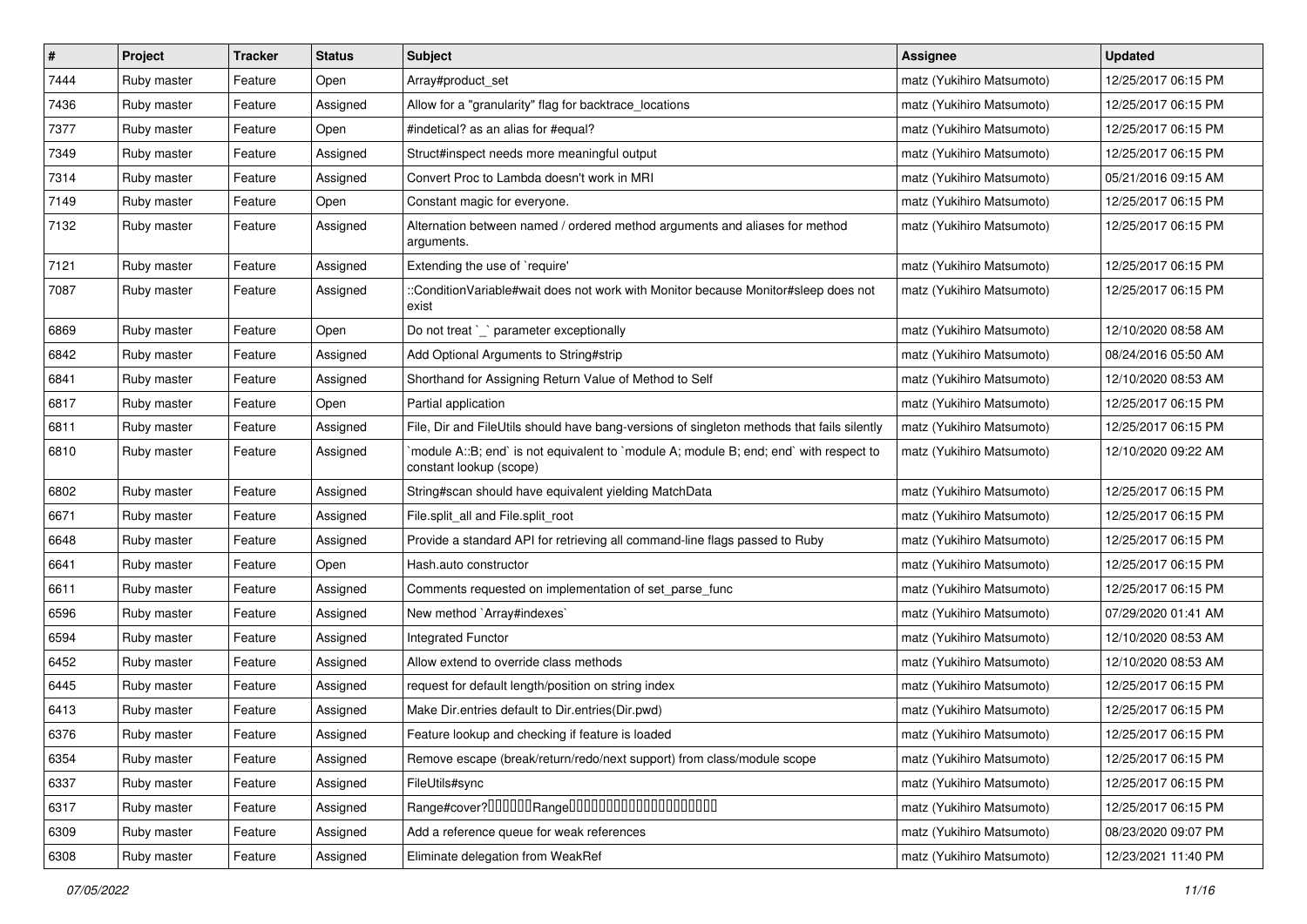| $\sharp$ | Project     | <b>Tracker</b> | <b>Status</b> | <b>Subject</b>                                                            | <b>Assignee</b>                         | <b>Updated</b>      |
|----------|-------------|----------------|---------------|---------------------------------------------------------------------------|-----------------------------------------|---------------------|
| 6293     | Ruby master | Feature        | Assigned      | new queue / blocking queues                                               | matz (Yukihiro Matsumoto)               | 12/25/2017 06:15 PM |
| 6277     | Ruby master | Feature        | Assigned      | Hash#convert_key                                                          | matz (Yukihiro Matsumoto)               | 12/25/2017 06:15 PM |
| 5970     | Ruby master | Feature        | Assigned      | Add Enumerable#join with same semantics as Array#join                     | matz (Yukihiro Matsumoto)               | 12/25/2017 06:15 PM |
| 5945     | Ruby master | Feature        | Assigned      | Add the ability to mark a at_exit as process-local.                       | matz (Yukihiro Matsumoto)               | 10/10/2018 08:29 AM |
| 5825     | Ruby master | Feature        | Assigned      | Sweet instance var assignment in the object initializer                   | matz (Yukihiro Matsumoto)               | 12/10/2020 08:53 AM |
| 5781     | Ruby master | Feature        | Assigned      | Query attributes (attribute methods ending in `?` mark)                   | matz (Yukihiro Matsumoto)               | 01/10/2020 06:34 AM |
| 5749     | Ruby master | Feature        | Assigned      | new method String#match_all needed                                        | matz (Yukihiro Matsumoto)               | 12/25/2017 06:15 PM |
| 5741     | Ruby master | Feature        | Assigned      | Secure Erasure of Passwords                                               | matz (Yukihiro Matsumoto)               | 12/25/2017 06:15 PM |
| 5643     | Ruby master | Feature        | Assigned      | require/load options and binding option                                   | matz (Yukihiro Matsumoto)               | 12/25/2017 06:15 PM |
| 5582     | Ruby master | Feature        | Assigned      | Allow clone of singleton methods on a BasicObject                         | matz (Yukihiro Matsumoto)               | 12/25/2017 06:15 PM |
| 5558     | Ruby master | Feature        | Assigned      | String#% strange arity errors                                             | matz (Yukihiro Matsumoto)               | 12/25/2017 06:15 PM |
| 5456     | Ruby master | Feature        | Assigned      | kernel#syscall() should be removed.                                       | matz (Yukihiro Matsumoto)               | 12/10/2020 08:46 AM |
| 5445     | Ruby master | Feature        | Assigned      | Need RUBYOPT - r before ARGV - r                                          | matz (Yukihiro Matsumoto)               | 12/25/2017 06:15 PM |
| 5389     | Ruby master | Feature        | Assigned      | New method Enumerator#iterate                                             | matz (Yukihiro Matsumoto)               | 12/25/2017 06:15 PM |
| 5129     | Ruby master | Feature        | Assigned      | Create a core class "FileArray" and make "ARGF" its instance              | matz (Yukihiro Matsumoto)               | 01/23/2018 02:02 PM |
| 5064     | Ruby master | Feature        | Assigned      | HTTP user-agent class                                                     | matz (Yukihiro Matsumoto)               | 12/25/2017 06:15 PM |
| 5007     | Ruby master | Feature        | Assigned      | Proc#call_under: Unifying instance_eval and instance_exec                 | matz (Yukihiro Matsumoto)               | 04/19/2018 07:57 AM |
| 4824     | Ruby master | Feature        | Assigned      | Provide method Kernel#executed?                                           | matz (Yukihiro Matsumoto)               | 03/05/2018 04:57 AM |
| 4818     | Ruby master | Feature        | Assigned      | Add method marshalable?                                                   | matz (Yukihiro Matsumoto)               | 12/25/2017 06:15 PM |
| 4592     | Ruby master | Feature        | Assigned      | Tempfile0000000                                                           | matz (Yukihiro Matsumoto)               | 12/25/2017 06:14 PM |
| 4539     | Ruby master | Feature        | Assigned      | Array#zip_with                                                            | matz (Yukihiro Matsumoto)               | 11/28/2019 08:23 AM |
| 4521     | Ruby master | Feature        | Assigned      | NoMethodError#message may take very long to execute                       | matz (Yukihiro Matsumoto)               | 12/25/2017 06:14 PM |
| 4514     | Ruby master | Feature        | Assigned      | #deep_clone and #deep_dup for Objects                                     | matz (Yukihiro Matsumoto)               | 12/25/2017 06:14 PM |
| 18439    | Ruby master | Feature        | Open          | Support YJIT for VC++                                                     | maximecb (Maxime<br>Chevalier-Boisvert) | 01/10/2022 11:29 PM |
| 17339    | Ruby master | Feature        | Assigned      | Semantic grouping with BigDecimal#to_s                                    | mrkn (Kenta Murata)                     | 12/20/2021 12:39 PM |
| 16350    | Ruby master | Feature        | Assigned      | ArithmeticSequence#member? can result in infinite loop                    | mrkn (Kenta Murata)                     | 05/29/2020 10:26 PM |
| 14476    | Ruby master | Feature        | Assigned      | Adding same_all? for checking whether all items in an Array are same      | mrkn (Kenta Murata)                     | 08/28/2020 01:10 PM |
| 10782    | Ruby master | Feature        | Assigned      | Patch: Add constants for BigDecimal for ZERO, ONE, TEN                    | mrkn (Kenta Murata)                     | 05/21/2015 08:13 AM |
| 8295     | Ruby master | Feature        | Assigned      | Float I Rational 0000000000000 BigDecimal 0000000                         | mrkn (Kenta Murata)                     | 12/25/2017 06:15 PM |
| 7321     | Ruby master | Feature        | Assigned      | Newton.#nsolve 00 2 0000000000                                            | mrkn (Kenta Murata)                     | 12/25/2017 06:15 PM |
| 6973     | Ruby master | Feature        | Assigned      | Add an #integral? method to Numeric to test for whole-number values       | mrkn (Kenta Murata)                     | 12/25/2017 06:15 PM |
| 6857     | Ruby master | Feature        | Assigned      | bigdecimal/math BigMath.E/BigMath.exp R. P. Feynman inspired optimization | mrkn (Kenta Murata)                     | 12/25/2017 06:15 PM |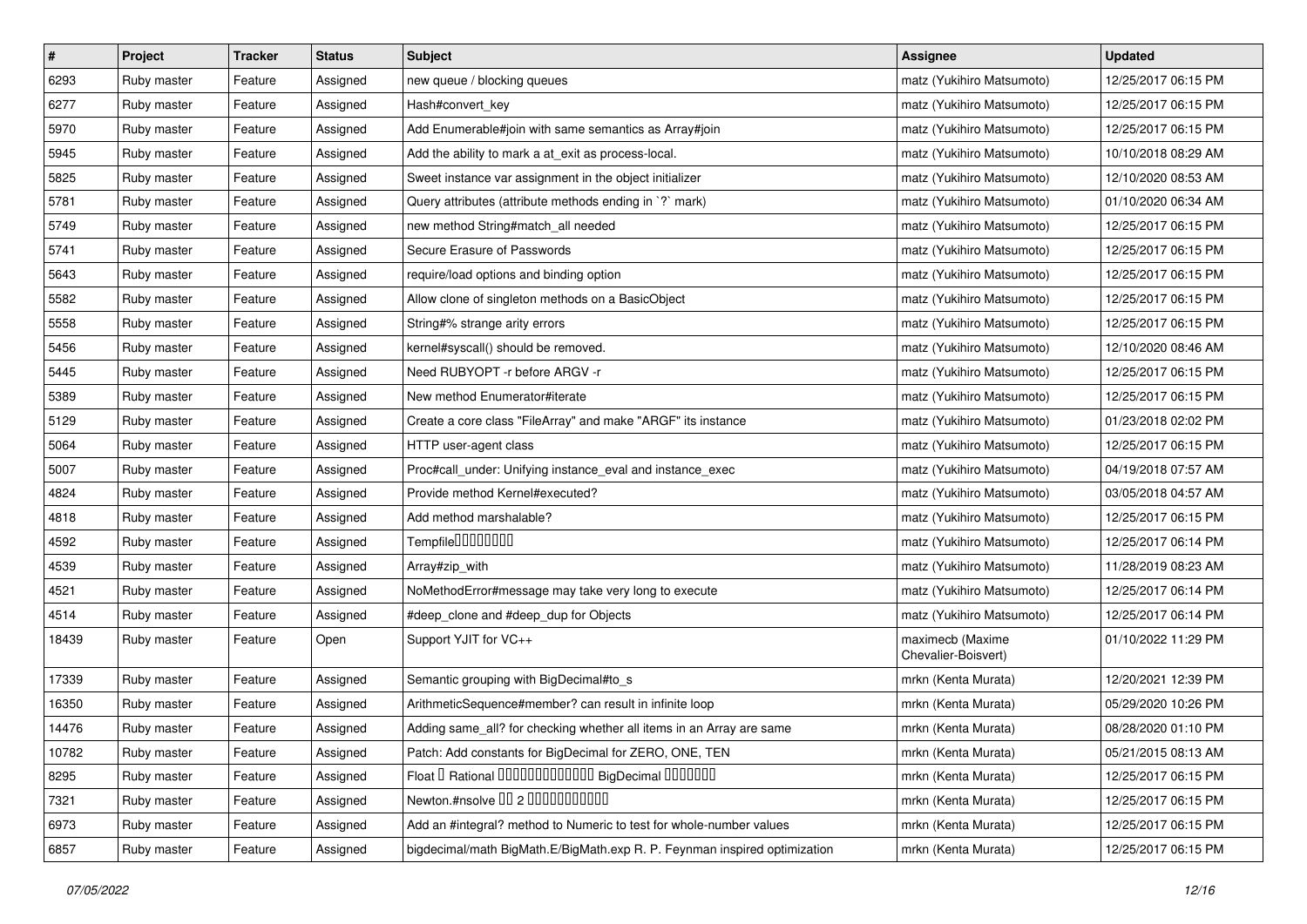| $\vert$ # | Project     | <b>Tracker</b> | <b>Status</b> | <b>Subject</b>                                                                                                                         | <b>Assignee</b>         | <b>Updated</b>      |
|-----------|-------------|----------------|---------------|----------------------------------------------------------------------------------------------------------------------------------------|-------------------------|---------------------|
| 5310      | Ruby master | Feature        | Assigned      | Integral objects                                                                                                                       | mrkn (Kenta Murata)     | 12/25/2017 06:15 PM |
| 5133      | Ruby master | Feature        | Assigned      | Array#unzip as an alias of Array#transpose                                                                                             | mrkn (Kenta Murata)     | 12/25/2017 06:15 PM |
| 5654      | Ruby master | Feature        | Assigned      | Introduce global lock to avoid concurrent require                                                                                      | nahi (Hiroshi Nakamura) | 12/25/2017 06:15 PM |
| 17638     | Ruby master | Feature        | Assigned      | Support backtracing with the libbacktrace library                                                                                      | naruse (Yui NARUSE)     | 03/05/2021 03:40 PM |
| 17111     | Ruby master | Feature        | Assigned      | Improve performance of Net::HTTPHeader#set_form by 40%                                                                                 | naruse (Yui NARUSE)     | 08/10/2020 05:36 AM |
| 16559     | Ruby master | Feature        | Open          | Net::HTTP#request injects "Connection: close" header if #started? is false, wasting<br>HTTP server resources                           | naruse (Yui NARUSE)     | 05/28/2020 07:37 PM |
| 15940     | Ruby master | Feature        | Open          | Coerce symbols internal fstrings in UTF8 rather than ASCII to better share memory with<br>string literals                              | naruse (Yui NARUSE)     | 07/30/2019 04:17 AM |
| 15931     | Ruby master | Feature        | Open          | encoding for CESU-8                                                                                                                    | naruse (Yui NARUSE)     | 12/20/2019 05:42 AM |
| 13221     | Ruby master | Feature        | Assigned      | [PATCH] gems/bundled gems: add "curses" RubyGem                                                                                        | naruse (Yui NARUSE)     | 09/25/2017 06:32 PM |
| 9020      | Ruby master | Feature        | Assigned      | Net::HTTPResponse predicate/query methods                                                                                              | naruse (Yui NARUSE)     | 12/25/2017 06:15 PM |
| 6265      | Ruby master | Feature        | Assigned      | Remove 'useless' 'concatenation' syntax                                                                                                | naruse (Yui NARUSE)     | 08/10/2016 02:36 AM |
| 5764      | Ruby master | Feature        | Assigned      | Net::HTTP should assume HTTP/0.9 on unexpected responses                                                                               | naruse (Yui NARUSE)     | 07/15/2019 05:06 PM |
| 5461      | Ruby master | Feature        | Assigned      | Add pipelining to Net::HTTP                                                                                                            | naruse (Yui NARUSE)     | 12/25/2017 06:15 PM |
| 16978     | Ruby master | Feature        | Open          | Ruby should not use realpath for __FILE_                                                                                               | nobu (Nobuyoshi Nakada) | 04/01/2022 11:30 AM |
| 16291     | Ruby master | Feature        | Open          | Introduce support for resize in rb_ary_freeze and prefer internal use of rb_ary_freeze<br>and rb_str_freeze for String and Array types | nobu (Nobuyoshi Nakada) | 12/25/2020 02:43 AM |
| 15305     | Ruby master | Feature        | Open          | [PATCH] include/ruby/ruby.h (RB ALLOCV*): remove GC quard                                                                              | nobu (Nobuyoshi Nakada) | 07/27/2021 11:39 AM |
| 13577     | Ruby master | Feature        | Assigned      | Digest file accidentally receives File object but uses file path                                                                       | nobu (Nobuyoshi Nakada) | 05/20/2017 06:50 PM |
| 13516     | Ruby master | Feature        | Assigned      | Improve the text of the circular require warning                                                                                       | nobu (Nobuyoshi Nakada) | 08/31/2017 05:49 AM |
| 13378     | Ruby master | Feature        | Open          | Eliminate 4 of 8 syscalls when requiring file by absolute path                                                                         | nobu (Nobuyoshi Nakada) | 06/16/2017 07:57 AM |
| 12064     | Ruby master | Feature        | Open          | Make creation of enc/unicode/casefold.h automatic again                                                                                | nobu (Nobuyoshi Nakada) | 02/12/2016 06:13 AM |
| 11670     | Ruby master | Feature        | Open          | Show warning to make nested def obsolete                                                                                               | nobu (Nobuyoshi Nakada) | 11/09/2015 07:40 AM |
| 8959      | Ruby master | Feature        | Assigned      | Allow top level prepend                                                                                                                | nobu (Nobuyoshi Nakada) | 10/16/2013 03:22 AM |
| 8460      | Ruby master | Feature        | Assigned      | PATCH: optparse: add keep_unknown option                                                                                               | nobu (Nobuyoshi Nakada) | 05/27/2021 10:07 PM |
| 8449      | Ruby master | Feature        | Open          | Array#ary plus always returns an array                                                                                                 | nobu (Nobuyoshi Nakada) | 06/02/2013 04:23 PM |
| 8270      | Ruby master | Feature        | Open          | Ruby should build without thread support (aka minix)                                                                                   | nobu (Nobuyoshi Nakada) | 12/10/2020 08:53 AM |
| 7745      | Ruby master | Feature        | Open          | lib/observer.rb: Observers are compared by identity                                                                                    | nobu (Nobuyoshi Nakada) | 12/25/2017 06:15 PM |
| 7532      | Ruby master | Feature        | Assigned      | Hardcoded compiler location                                                                                                            | nobu (Nobuyoshi Nakada) | 12/25/2017 06:15 PM |
| 7394      | Ruby master | Feature        | Assigned      | Enumerable#find ifnone parameter could be non-callable                                                                                 | nobu (Nobuyoshi Nakada) | 02/10/2021 09:32 AM |
| 6769      | Ruby master | Feature        | Assigned      | rbinstall.rb: install both src and batch files separetely                                                                              | nobu (Nobuyoshi Nakada) | 10/30/2015 12:38 PM |
| 6012      | Ruby master | Feature        | Assigned      | Proc#source_location also return the column                                                                                            | nobu (Nobuyoshi Nakada) | 02/12/2019 07:49 AM |
| 4924      | Ruby master | Feature        | Assigned      | mkmf have_header fails with C++ headers                                                                                                | nobu (Nobuyoshi Nakada) | 12/25/2017 06:15 PM |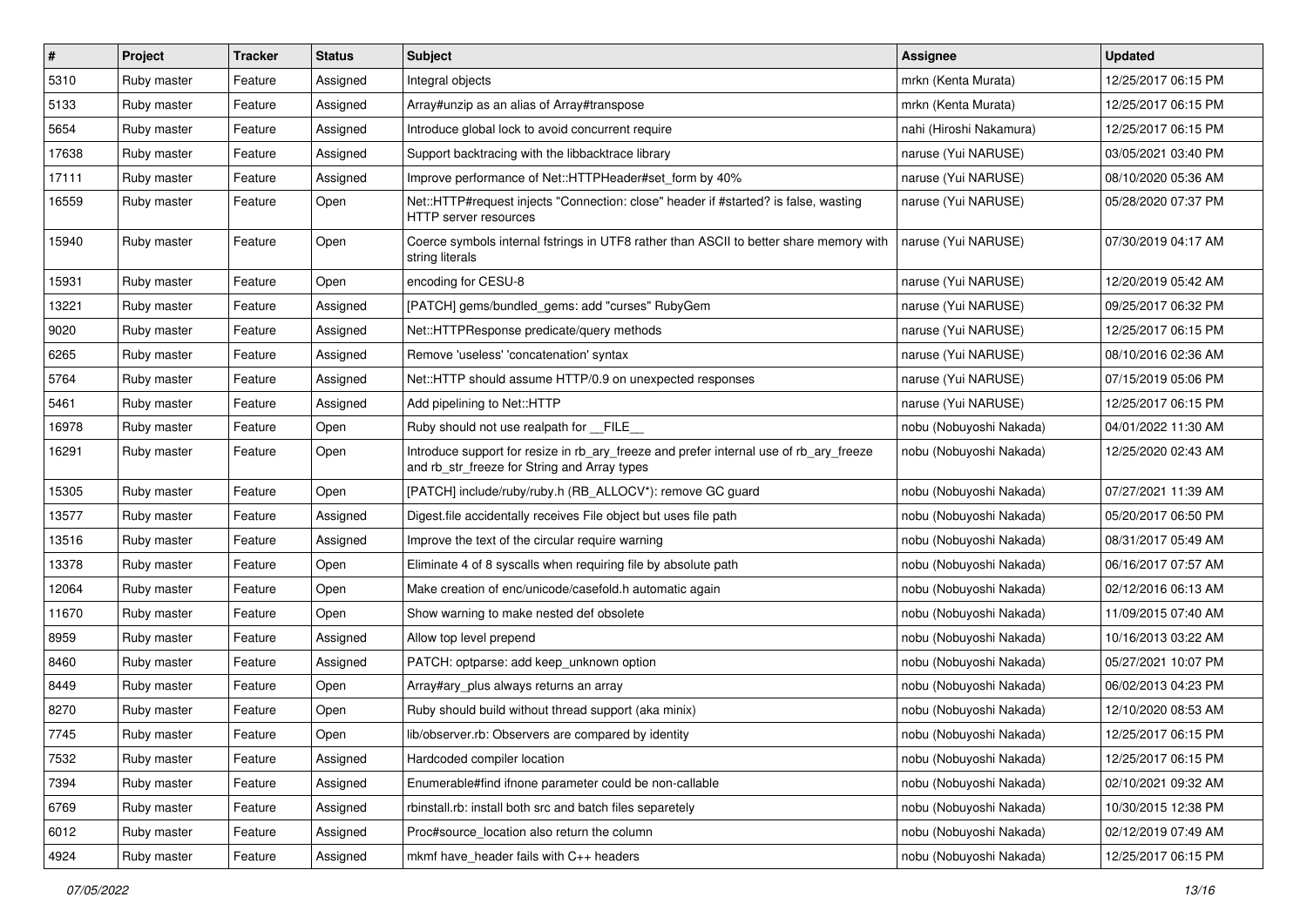| $\vert$ # | Project     | <b>Tracker</b> | <b>Status</b> | <b>Subject</b>                                                           | <b>Assignee</b>                       | <b>Updated</b>      |
|-----------|-------------|----------------|---------------|--------------------------------------------------------------------------|---------------------------------------|---------------------|
| 2324      | Ruby master | Feature        | Assigned      | Dir instance methods for relative path                                   | nobu (Nobuyoshi Nakada)               | 12/25/2017 05:58 PM |
| 14901     | Ruby master | Feature        | Assigned      | [PATCH] do not block SIGCHLD in normal Ruby Threads                      | normalperson (Eric Wong)              | 07/19/2021 05:23 AM |
| 13721     | Ruby master | Feature        | Assigned      | [PATCH] net/imap: dedupe attr keys in Net::IMAP::FetchData               | normalperson (Eric Wong)              | 07/27/2017 09:51 AM |
| 11299     | Ruby master | Feature        | Open          | [PATCH] use Array instead of custom struct for generic ivars             | normalperson (Eric Wong)              | 06/24/2015 12:38 AM |
| 10328     | Ruby master | Feature        | Open          | [PATCH] make OPT_SUPPORT_JOKE a proper VM option                         | normalperson (Eric Wong)              | 01/05/2018 09:01 PM |
| 12354     | Ruby master | Feature        | Assigned      | PKey::EC Can't output public key pem when private key exists             | rhenium (Kazuki Yamaguchi)            | 07/24/2019 10:57 PM |
| 8126      | Ruby master | Feature        | Assigned      | OpenSSL::SSL::SSLSocket does not define #recv and #send messages         | rhenium (Kazuki Yamaguchi)            | 08/08/2019 11:05 PM |
| 14412     | Ruby master | Feature        | Assigned      | DRb UNIX on local machine: add support for getpeereid()                  | seki (Masatoshi Seki)                 | 01/28/2018 12:51 PM |
| 5434      | Ruby master | Feature        | Assigned      | Allow per-class whitelisting of methods safe to expose through DRb       | seki (Masatoshi Seki)                 | 12/25/2017 06:15 PM |
| 12281     | Ruby master | Feature        | Assigned      | Allow lexically scoped use of refinements with `using {}` block syntax   | shugo (Shugo Maeda)                   | 06/13/2016 07:44 AM |
| 6682      | Ruby master | Feature        | Assigned      | Add a method to return an instance attached by a singleton class         | shyouhei (Shyouhei Urabe)             | 12/25/2017 06:15 PM |
| 11955     | Ruby master | Feature        | Assigned      | Expose Object that Receives logs in Logger                               | sonots (Naotoshi Seo)                 | 11/09/2017 11:35 AM |
| 15239     | Ruby master | Feature        | Assigned      | [patch] test-spec win32ole                                               | suke (Masaki Suketa)                  | 12/29/2019 01:04 PM |
| 6613      | Ruby master | Feature        | Assigned      | VT_RECORD, IRecordInfo Support in WIN32OLE                               | suke (Masaki Suketa)                  | 12/25/2017 06:15 PM |
| 9590      | Ruby master | Feature        | Open          | introduce st_foreach_update and st_foreach_update_check for performance. | tarui (Masaya Tarui)                  | 01/05/2018 09:00 PM |
| 7788      | Ruby master | Feature        | Open          | YAML Tag Schema Support                                                  | tenderlovemaking (Aaron<br>Patterson) | 12/25/2017 06:15 PM |
| 7518      | Ruby master | Feature        | Assigned      | Fiddle::Pointer#to_str and Fiddle::Pointer#to_int should be removed      | tenderlovemaking (Aaron<br>Patterson) | 08/15/2013 04:56 AM |
| 7488      | Ruby master | Feature        | Assigned      | Receiving object_id in object creation probes                            | tenderlovemaking (Aaron<br>Patterson) | 12/25/2017 06:15 PM |
| 11599     | Ruby master | Feature        | Open          | Dump entries of hash in ObjectSpace                                      | tmm1 (Aman Karmani)                   | 11/24/2015 05:52 PM |
| 11292     | Ruby master | Feature        | Open          | objspace: Dump type of special consts                                    | tmm1 (Aman Karmani)                   | 06/22/2015 04:22 AM |
| 10038     | Ruby master | Feature        | Assigned      | Extend ObjectSpace.dump to expose buffer addresses for String and Array  | tmm1 (Aman Karmani)                   | 01/05/2018 09:01 PM |
| 12653     | Ruby master | Feature        | Assigned      | Use wide WinAPI for rb_w32_getcwd                                        | usa (Usaku NAKAMURA)                  | 09/12/2016 06:35 AM |
| 15166     | Ruby master | Feature        | Assigned      | 2.5 times faster implementation than current gcd implmentation           | watson1978 (Shizuo Fujita)            | 04/26/2019 09:12 PM |
| 4831      | Ruby master | Feature        | Assigned      | Integer#prime_factors                                                    | yugui (Yuki Sonoda)                   | 01/23/2018 08:09 AM |
| 14844     | Ruby master | Feature        | Open          | Future of RubyVM::AST?                                                   | yui-knk (Kaneko Yuichiro)             | 08/31/2020 08:22 AM |
| 9235      | Ruby master | Feature        | Assigned      | Documentation for commercial support                                     | zzak (Zachary Scott)                  | 08/10/2019 02:55 PM |
| 18894     | Ruby master | Feature        | Open          | Object#make shareable                                                    |                                       | 07/02/2022 11:42 PM |
| 18885     | Ruby master | Feature        | Open          | Long lived fork advisory API (potential Copy on Write optimizations)     |                                       | 06/30/2022 09:27 AM |
| 18841     | Ruby master | Feature        | Open          | Proposal: autoload_relative                                              |                                       | 06/19/2022 11:22 PM |
| 18835     | Ruby master | Feature        | Open          | Add InstructionSequence#type method                                      |                                       | 06/16/2022 10:30 PM |
| 18832     | Ruby master | Feature        | Open          | Do not have class/module keywords consider ancestors of Object           |                                       | 06/21/2022 05:50 AM |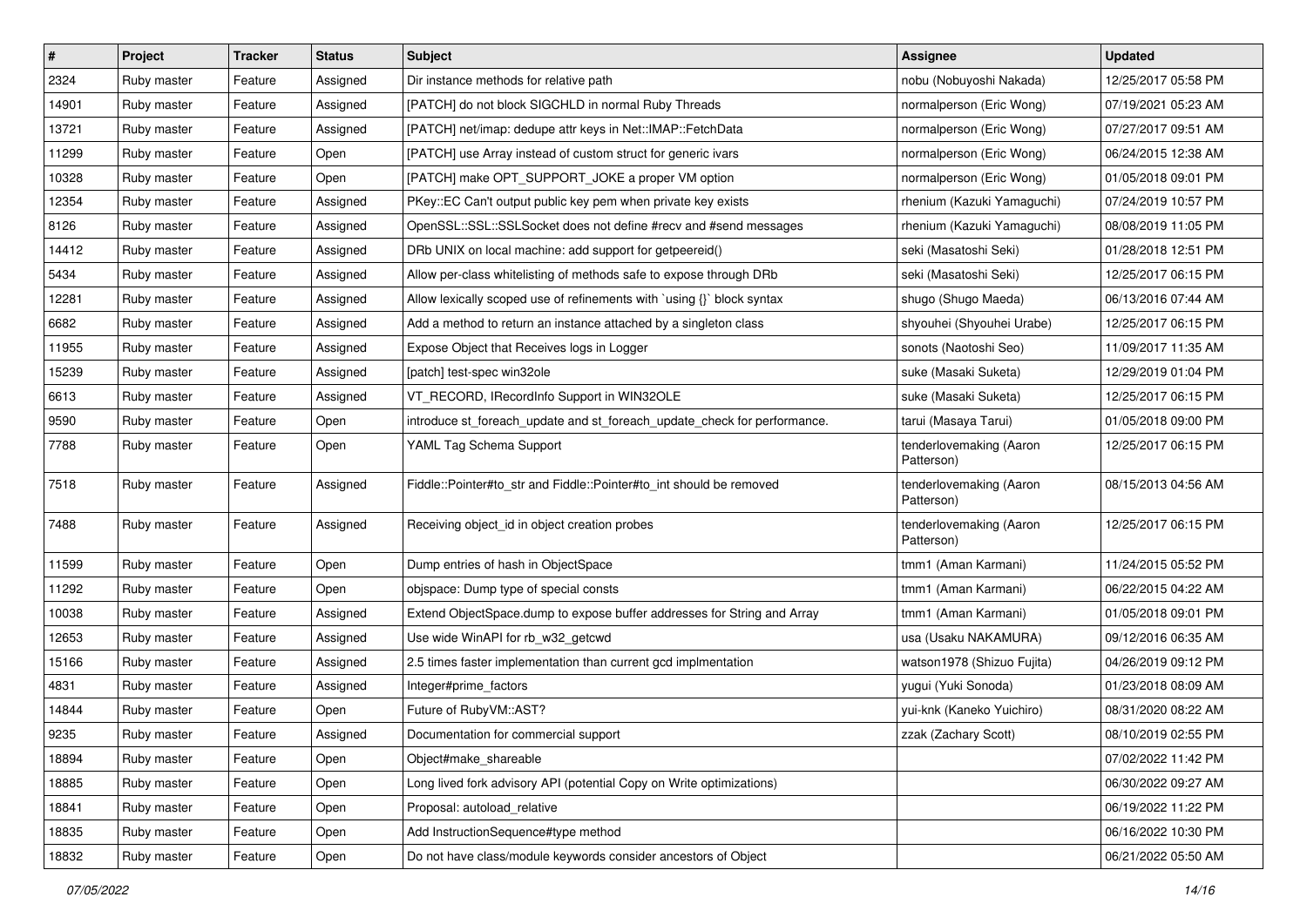| $\pmb{\#}$ | Project     | <b>Tracker</b> | <b>Status</b> | Subject                                                                                   | <b>Assignee</b> | <b>Updated</b>      |
|------------|-------------|----------------|---------------|-------------------------------------------------------------------------------------------|-----------------|---------------------|
| 18831      | Ruby master | Feature        | Open          | Block argument to `yield`                                                                 |                 | 06/18/2022 03:12 AM |
| 18825      | Ruby master | Feature        | Open          | Specialized instruction for "array literal + `.hash`"                                     |                 | 06/14/2022 05:24 PM |
| 18822      | Ruby master | Feature        | Open          | Ruby lack a proper method to percent-encode strings for URIs (RFC 3986)                   |                 | 06/09/2022 02:42 PM |
| 18821      | Ruby master | Feature        | Open          | Expose Pattern Matching interfaces in core classes                                        |                 | 06/09/2022 07:24 AM |
| 18815      | Ruby master | Feature        | Open          | instance_{eval,exec} vs Proc#>>                                                           |                 | 06/02/2022 05:17 PM |
| 18814      | Ruby master | Feature        | Open          | Ractor: add method to query incoming message queue size                                   |                 | 06/30/2022 10:58 AM |
| 18812      | Ruby master | Feature        | Open          | Add ability to trace exit locations for YJIT                                              |                 | 06/01/2022 02:42 PM |
| 18809      | Ruby master | Feature        | Open          | Add Numeric#ceildiv                                                                       |                 | 06/21/2022 06:21 PM |
| 18798      | Ruby master | Feature        | Open          | UnboundMethod#==`with inherited classes                                                   |                 | 05/25/2022 12:32 AM |
| 18776      | Ruby master | Feature        | Open          | <b>Object Shapes</b>                                                                      |                 | 05/13/2022 01:11 AM |
| 18774      | Ruby master | Feature        | Open          | Add Queue#pop(timeout:)                                                                   |                 | 05/20/2022 12:27 AM |
| 18762      | Ruby master | Feature        | Open          | Add an Array#undigits that compliments Integer#digits                                     |                 | 05/03/2022 08:08 PM |
| 18757      | Ruby master | Feature        | Open          | Introduce %R percent literal for anchored regular expression patterns                     |                 | 04/27/2022 05:30 PM |
| 18736      | Ruby master | Feature        | Open          | self-p for method chain                                                                   |                 | 04/15/2022 11:09 AM |
| 18690      | Ruby master | Feature        | Open          | Allow `Kernel#then` to take arguments                                                     |                 | 05/10/2022 06:16 PM |
| 18685      | Ruby master | Feature        | Open          | Enumerator.product: Cartesian product of enumerables                                      |                 | 04/26/2022 07:02 AM |
| 18683      | Ruby master | Feature        | Open          | Allow to create hashes with a specific capacity.                                          |                 | 04/22/2022 02:34 PM |
| 18675      | Ruby master | Feature        | Open          | Add new exception class for resolv timeouts                                               |                 | 04/01/2022 11:22 PM |
| 18668      | Ruby master | Feature        | Open          | Merge `io-nonblock` gems into core                                                        |                 | 04/21/2022 10:02 AM |
| 18659      | Ruby master | Feature        | Open          | Create a Binding at the time of an exception and make it available to Rescue              |                 | 03/25/2022 10:55 AM |
| 18647      | Ruby master | Feature        | Open          | Non-recursive option for iseq-targeted Tracepoints in ruby 2.6+                           |                 | 03/18/2022 09:41 AM |
| 18644      | Ruby master | Feature        | Open          | Coerce anything callable to a Proc                                                        |                 | 06/18/2022 05:28 PM |
| 18642      | Ruby master | Feature        | Open          | Named ripper fields                                                                       |                 | 05/12/2022 01:37 PM |
| 18640      | Ruby master | Feature        | Open          | default empty string argument for `String#sub` and `String#sub!`, e.g. `"hello".sub("I")` |                 | 03/19/2022 02:33 AM |
| 18630      | Ruby master | Feature        | Open          | Introduce general `IO#timeout` and `IO#timeout=`for all (non-)blocking operations.        |                 | 04/21/2022 09:36 AM |
| 18617      | Ruby master | Feature        | Open          | Allow multiples keys in Hash#[] acting like Hash#dig                                      |                 | 03/10/2022 01:36 PM |
| 18603      | Ruby master | Feature        | Open          | Allow syntax like obj.method(arg)=value                                                   |                 | 02/27/2022 05:04 PM |
| 18597      | Ruby master | Feature        | Open          | Strings need a named method like `dup` that doesn't duplicate if receiver is mutable      |                 | 02/26/2022 11:56 PM |
| 18594      | Ruby master | Feature        | Open          | Add a #to h method on URI::Generic                                                        |                 | 03/31/2022 01:18 PM |
| 18593      | Ruby master | Feature        | Open          | Add back URI.escape                                                                       |                 | 02/18/2022 07:45 PM |
| 18583      | Ruby master | Feature        | Open          | Pattern-matching: API for custom unpacking strategies?                                    |                 | 03/17/2022 01:10 PM |
| 18576      | Ruby master | Feature        | Open          | Rename `ASCII-8BIT` encoding to `BINARY`                                                  |                 | 03/17/2022 03:06 PM |
| 18573      | Ruby master | Feature        | Open          | Object#pack1                                                                              |                 | 02/08/2022 08:51 AM |